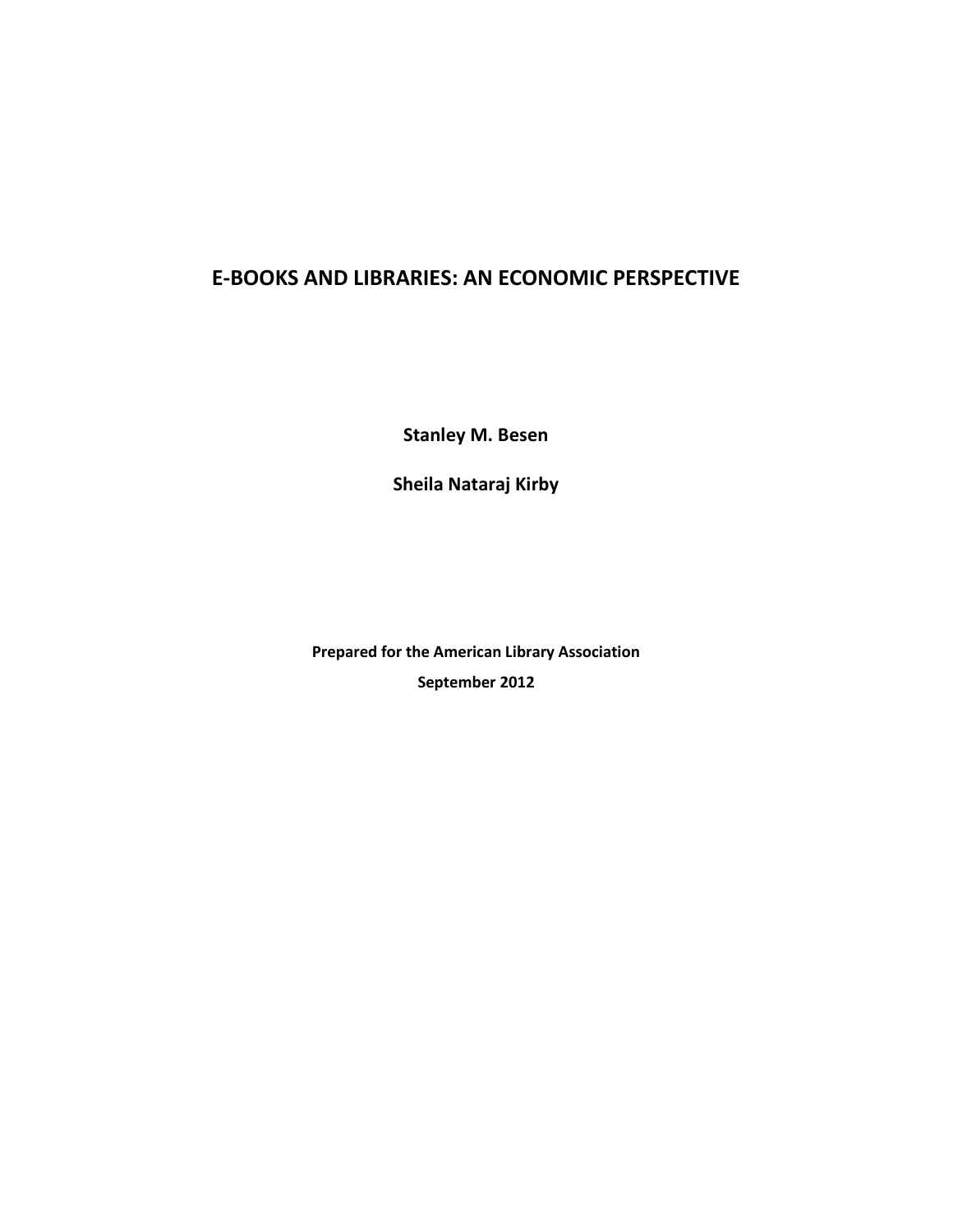#### **NOTE**

In this paper, we provide an economic analysis of the current environment in which libraries acquire electronic books (e-books) and offer some thoughts about the future. However, we must emphasize that, because the use of e-books is evolving so rapidly, our predictions must be treated as subject to considerable uncertainty. Moreover, it should be noted that factors such as social equity, community welfare, and intellectual freedom are necessarily outside the scope of the paper.

## **ACKNOWLEDGMENTS**

We thank the American Library Association for their support of this project. In particular, Alan Inouye and Carrie Russell provided useful discussions and comments on earlier drafts and facilitated our contacts with librarians, publishers, and distributors. We have benefitted from conversations with a number of publishers and distributors as well as with several librarians in Maine, Michigan, New York, and Virginia, all of whom generously shared their experiences with electronic book (e-book) licensing and the e-book market.

© 2012 American Library Association. This work is licensed under a Creative Commons Attribution License, available a[t http://creativecommons.org/licenses/by/3.0/.](http://creativecommons.org/licenses/by/3.0/)  $\bigcirc$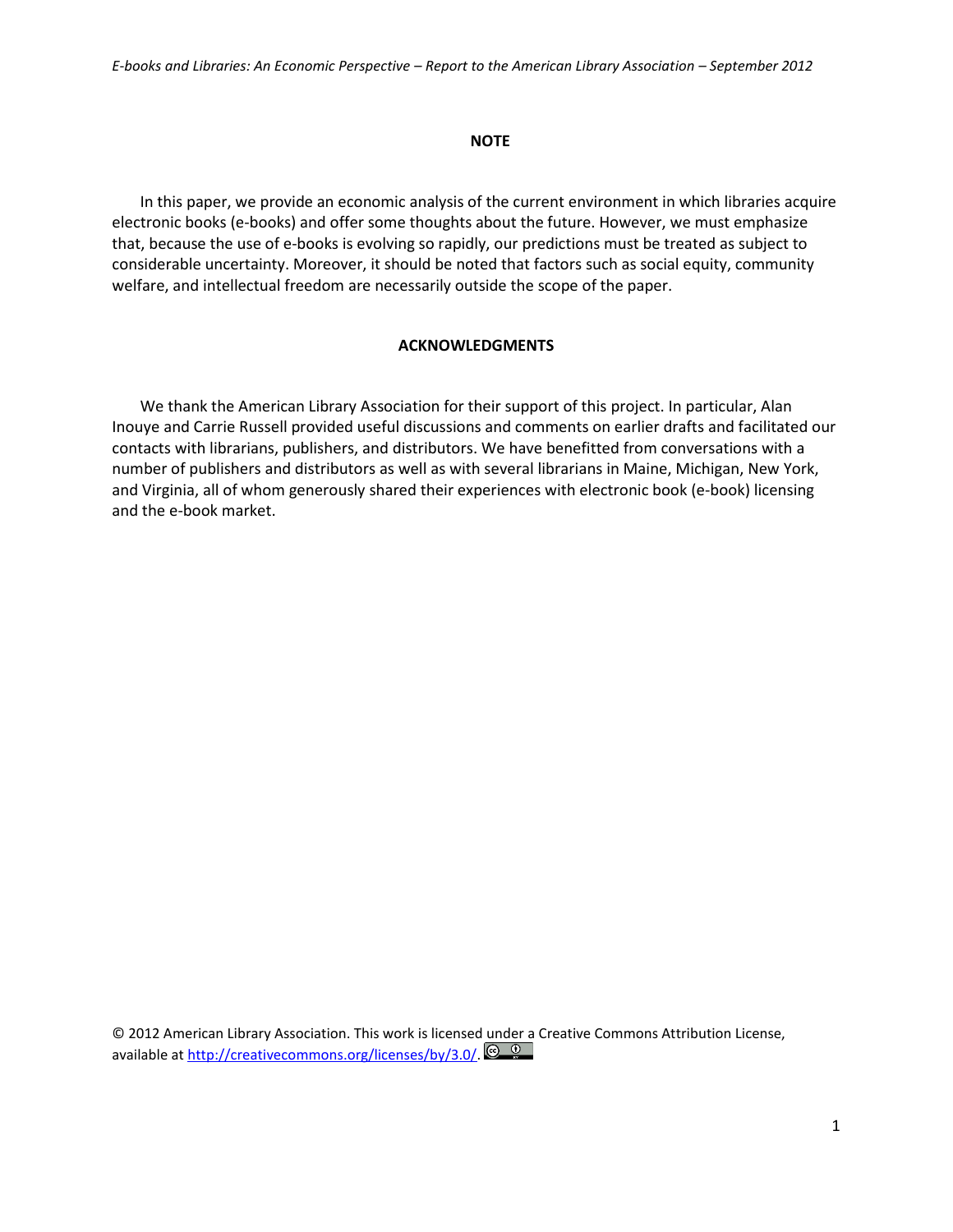# **Table of Contents**

| Introduction                                                                | 3  |
|-----------------------------------------------------------------------------|----|
| The Differences between Print and Electronic Books                          | 3  |
| The Costs of Publishing Print and E-books                                   | 4  |
| How E-books Are Distributed                                                 | 5  |
| The Introduction of E-books and the Library Demand for Books                | 8  |
| The Effect of Value-added Features of E-books on Library Willingness to Pay | 9  |
| The Effects of Usage Restrictions on a Library's Willingness to Pay         | 9  |
| <b>Budget Constrained Libraries</b>                                         | 14 |
| The Effect of the Existence of Demand by Individuals                        | 14 |
| Looking to the Future                                                       | 15 |
| References                                                                  | 18 |
| About the Authors                                                           | 21 |
| Appendix A: Derivation of a Library's Willingness to Pay for a Book         | 22 |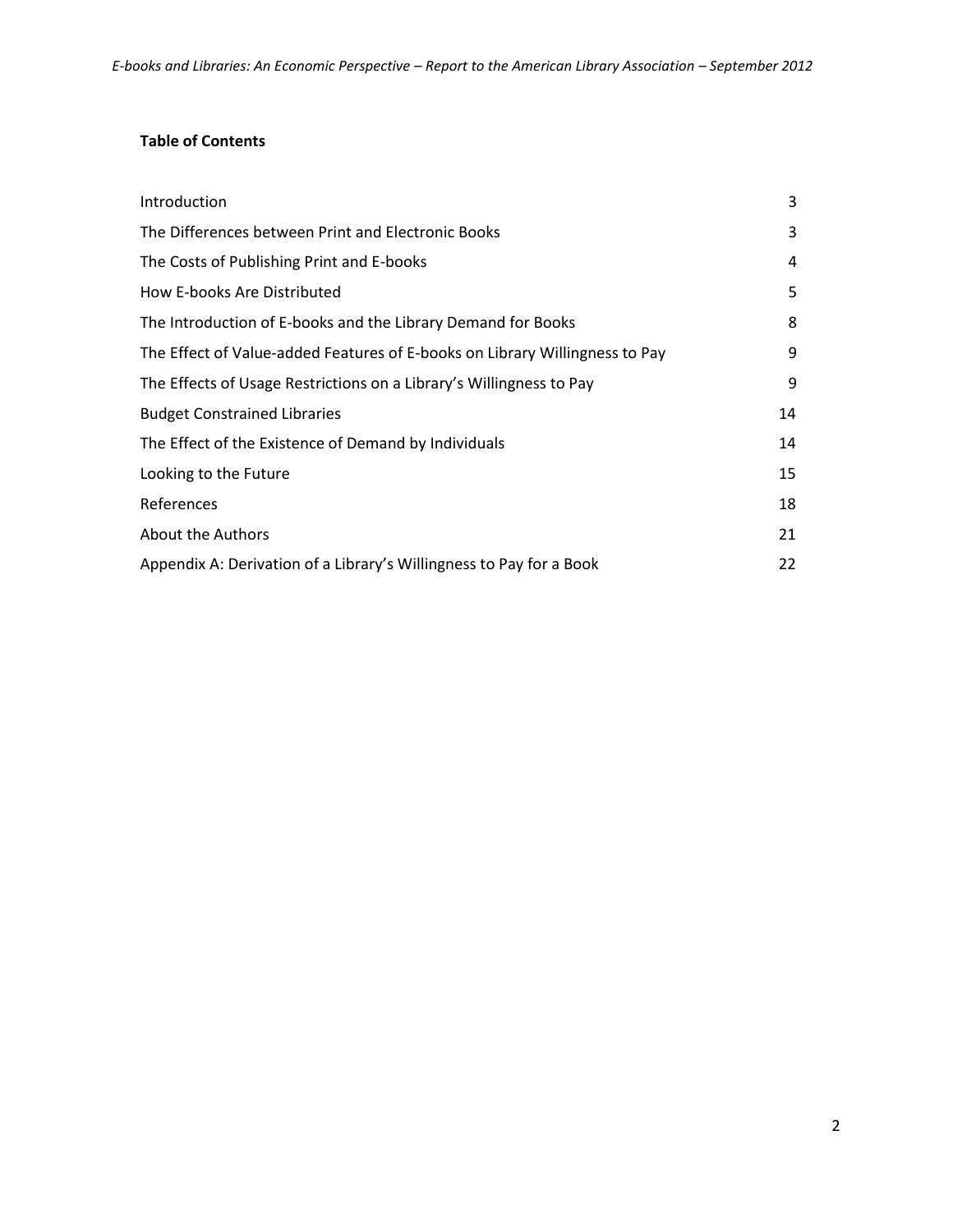#### **Introduction**

 $\overline{a}$ 

The Association of American Publishers/Book Industry Study Group has reported that sales of Trade e-books, which account for 97% of e-book sales, grew by more than 210% between 2010 and 2011. $^1$ Although print editions still account for 79% of the sales of Trade books, that is likely to change in light of the enormous growth in the demand for e-books. At the same time, the availability of e-books through public libraries is also expanding. About two thirds of public libraries (67.2%) offered e-books in 2011, up from 55.4% in 2009 and 38.3% in 2007.<sup>2</sup>

The introduction and dramatic growth of the use of e-books is radically changing the relationships between libraries and publishers and distributors, on the one hand, and libraries and their patrons, on the other. Although the full effect of the transition from print to e-books will probably not be felt for several years, public libraries find themselves immersed in that transition as they plan for the future. This paper provides a preliminary economic analysis of how publishers provide digital content to libraries, focusing mainly on the value that libraries place on access to e-books and how that is affected by the various restrictions that publishers place on access and use. However, because publishers are just starting to adapt to the new environment, and appear uncertain as to how to adapt, we consider not only the behavior of publishers that we currently observe in the marketplace but also possible "models" of the library-publisher relationship that may come into existence in the future.

#### **The Differences between Print and Electronic Books**

Print books have certain characteristics that affect the way they are priced and the way libraries make them available to their patrons. First, unless a library purchases multiple copies of the same print book, only one patron can borrow it at any given time. Second, print books "wear out" after multiple uses, or may be lost or stolen, so that libraries must either purchase new copies or repair the copies that they have in order to be able to continue to lend them. Third, in order to borrow a print book from a library, a patron must be present at the library during a time when the book has not been checked out. Fourth, if a library maintains a waiting list for a print book, a borrower must wait for his or her name to reach the top of the list at which point he or she must make a trip to the library within a given period of time in order to check the book out. Finally, a patron must return a print book to the library when he or she is finished using it and must do so within a specified period of time in order to avoid late fees.

On the surface, none of these characteristics applies to an e-book. Armstrong and Lonsdale (2011: XXV) define an e-book as "any content that is recognizably 'book-like', regardless of size, origin or composition, but excluding serial publications, made available electronically for reference or reading on any device that includes a screen."<sup>3</sup> Algenio and Thompson-Young (2005: 114) note that "one e-book could be accessed by multiple library users at a time…" and JISC (2009: 26) reported that one of the "key attractions" of e-books for libraries is that they "provide a solution to spikes in demand by providing concurrent access."

 $<sup>1</sup>$  Association of American Publishers, Inc. and Book Industry Study Group (2012), p. 12.</sup>

<sup>&</sup>lt;sup>2</sup> See Hoffman, et al., "Public Library Funding & Technology Access Study" (American Library Association, 2012).

 $3$  Our analysis focuses on print and electronic versions of the same or comparable books. However, we note that some books are now being released only in electronic form. For a discussion of this trend, see Bosman and Peters (2011).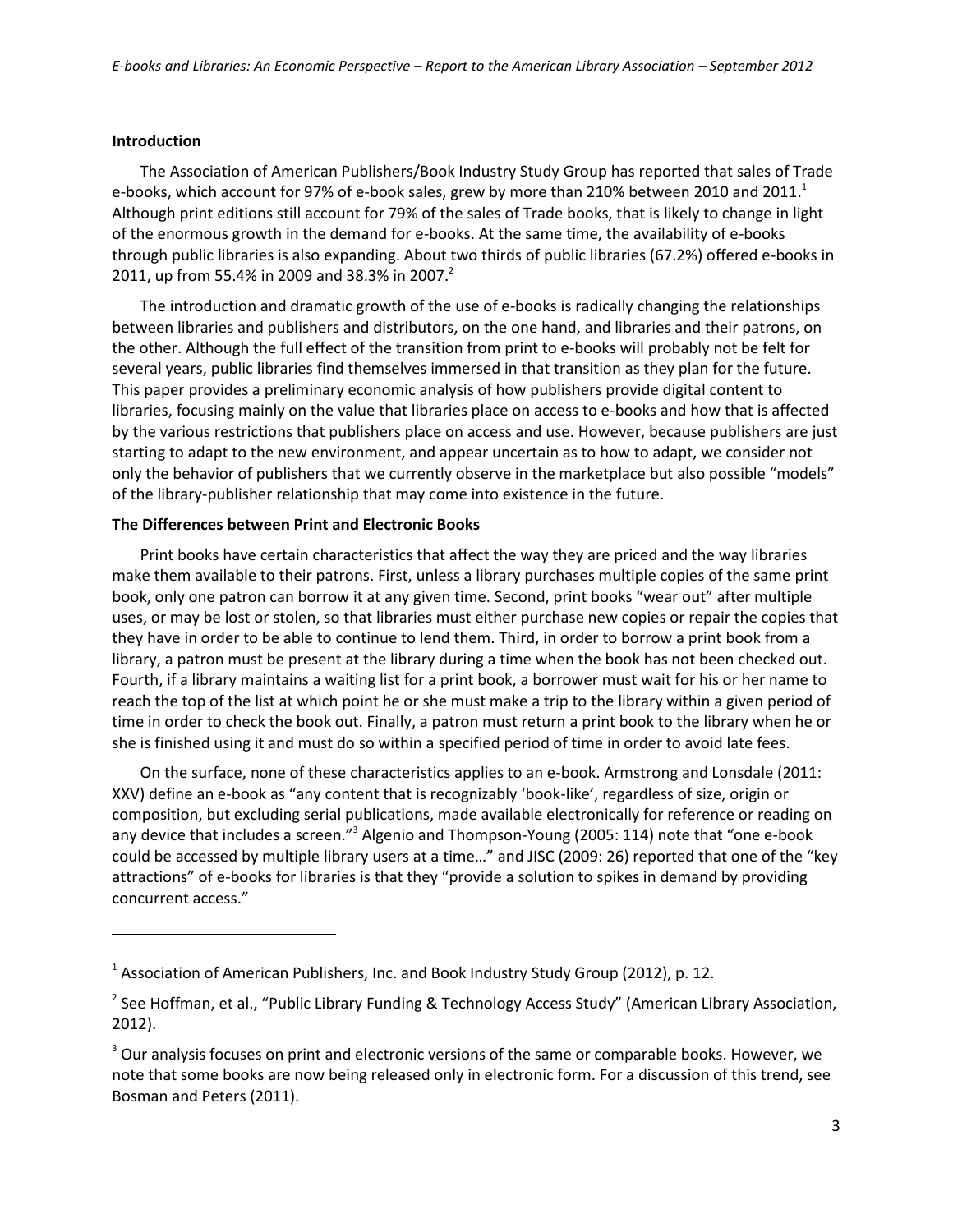Moreover, a patron does not have to go to the library to borrow an e-book. As Bosman (2011a) notes, "…unlike print books, library users don't have to show up at the library to pick them up – e-books can be downloaded from home, on to mobile devices, personal computers, and e-readers, including Nooks, Sony Readers, laptops and smartphones."<sup>4</sup> Thus, the e-book technology does not require a library to maintain a waiting list for an e-book (unless, as we note below, the publisher places restrictions on simultaneous use).

Finally, an e-book need not be physically returned to the library when a patron is finished using it and, indeed, access to an e-book may be automatically terminated after a certain period of time. Grigson (2011: 20) notes that "the library user may be able to download the e-book from the website to be read offline, although…this is usually a temporary download in the form of a file, which can only be accessed for a limited time period." 5

#### **The Costs of Publishing Print and E-books**

 $\overline{a}$ 

Many seem to believe that copies of e-books cost far less to produce than copies of print books because publishers save printing and distribution costs. However, a spate of recent articles, most notably Rich (2010) (see also Claypool, 2011), points out that the basic tasks involved in creating e-books are very similar to those of creating a print book: acquisition, financing, production, marketing, sales and delivery of books. The New York Times interviewed executives at several major houses and provided an instructive composite (and necessarily simplified) picture of costs attendant on publishing a print versus an e-book (see Table 1).

 $<sup>4</sup>$  However, at least one U.K. publisher has proposed that library patrons be required to be onsite in</sup> order to access e-books from libraries (Watters [2010] citing the CEO of Faber and Faber).

<sup>&</sup>lt;sup>5</sup> Although we recognize that some visits to a library may be for purposes other than borrowing or returning an individual book—browsing the collection, reading periodicals, using e-government resources, and attending library events, for example—the fact remains that the time costs involved in borrowing an e-book are lower than those involved in borrowing a print book.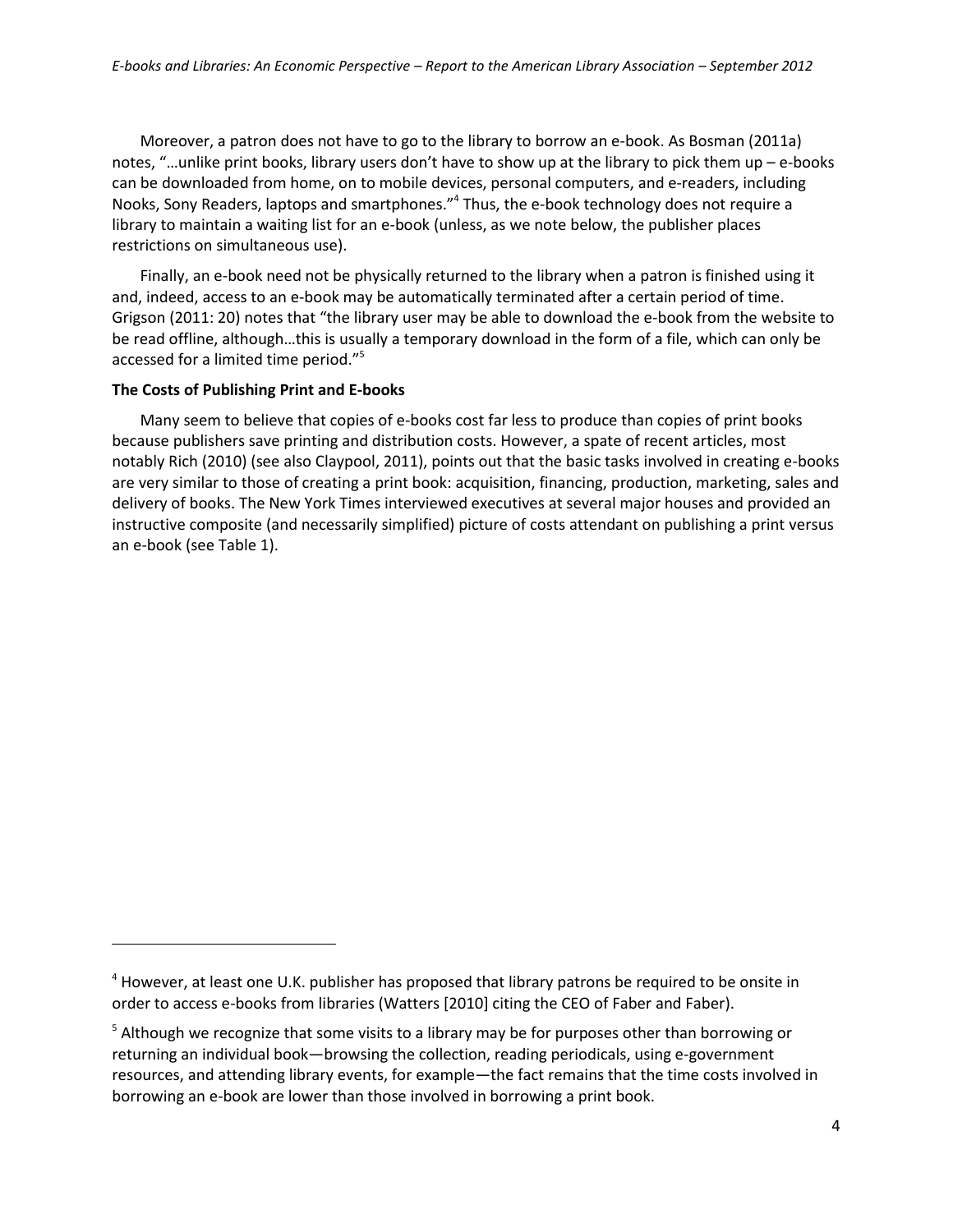|                                                                                                                     | <b>Typical hardcover</b> | <b>Typical e-book</b> |
|---------------------------------------------------------------------------------------------------------------------|--------------------------|-----------------------|
| Retail price                                                                                                        | \$26.00                  | \$12.99               |
| Bookseller's fee/"take" (typically 50% for hardcovers and 30% for<br>e-books)                                       | \$13.00                  | \$3.90                |
| Gross revenue to publisher                                                                                          | \$13.00                  | \$9.09                |
| Printing, storing, shipping                                                                                         | \$3.25                   |                       |
| Cover design, typesetting and copy-editing (and in the case of e-<br>book, converting it to digital file)           | $S$ 0.80                 | \$0.50                |
| Marketing (on average)                                                                                              | \$1.00                   | \$0.78                |
| Royalty to author                                                                                                   | \$3.90                   | $$2.27-3.25$          |
| Net revenue to publisher (covers overhead, office space,<br>electricity, writing off unearned advances, and profit) | \$4.05                   | $$4.56 - 5.54$        |

## **Table 1. Costs of Publishing Typical Print and E-books**

Source: Adapted from Rich (2010).

Michael Hyatt, Chairman of Thomas Nelson Publishers, in a recent blog (Hyatt, undated), offered a further perspective on why e-books "cost so much." Manufacturing and distribution expenses account for only about 12% of a print book's retail price, so eliminating these costs does not greatly reduce total publishing costs. Moreover, publishers are faced with three new costs: digitized preparation (in multiple formats), quality assurance ("QAing" the book), and digital distribution to several different distributors or retailers, with varying upload protocols and digital asset management systems. Nonetheless, the cost of producing an *additional copy* of an e-book is undoubtedly substantially lower than the cost of producing an *additional copy* of a print book.<sup>6</sup>

#### **How E-books Are Distributed**

 $\overline{a}$ 

In addition to selling e-books directly to consumers, publishers sell e-books through a variety of suppliers, including wholesale distributors, such as Ingram, and retailers, such as Amazon, Apple, and Barnes & Noble. Until 2010, publishers generally used a "wholesale" model for e-book sales. This model emulated the print world where publishers establish a "retail" price and then "sell" the book to an intermediary at a large discount (50% is typical). In this model, the retail price for e-books was often linked to the lowest price established for the print book. For example, if the book was only available in a hardcover edition, a publisher would set the e-book price at or close to the hardcover price. The publisher would then lower the e-book price when the paperback edition became available. The key feature of the wholesale model was that the publisher did not determine the price at which the intermediary offered it to consumers and, in fact, some retailers offered e-books at prices that were substantially lower than the so-called retail price. Some smaller publishers continue to use the wholesale model for e-books.

 $6$  Wischenbart (2011: 34) provides a comparison of the average discounted print price and the average e-book price of the top 10 fiction U.S. bestsellers in the United Kingdom (U.K.), U.S., France, and Germany. The average e-book price ranges from 9 percent lower (U.K.) to 23 percent lower (Germany) than the comparable print book price.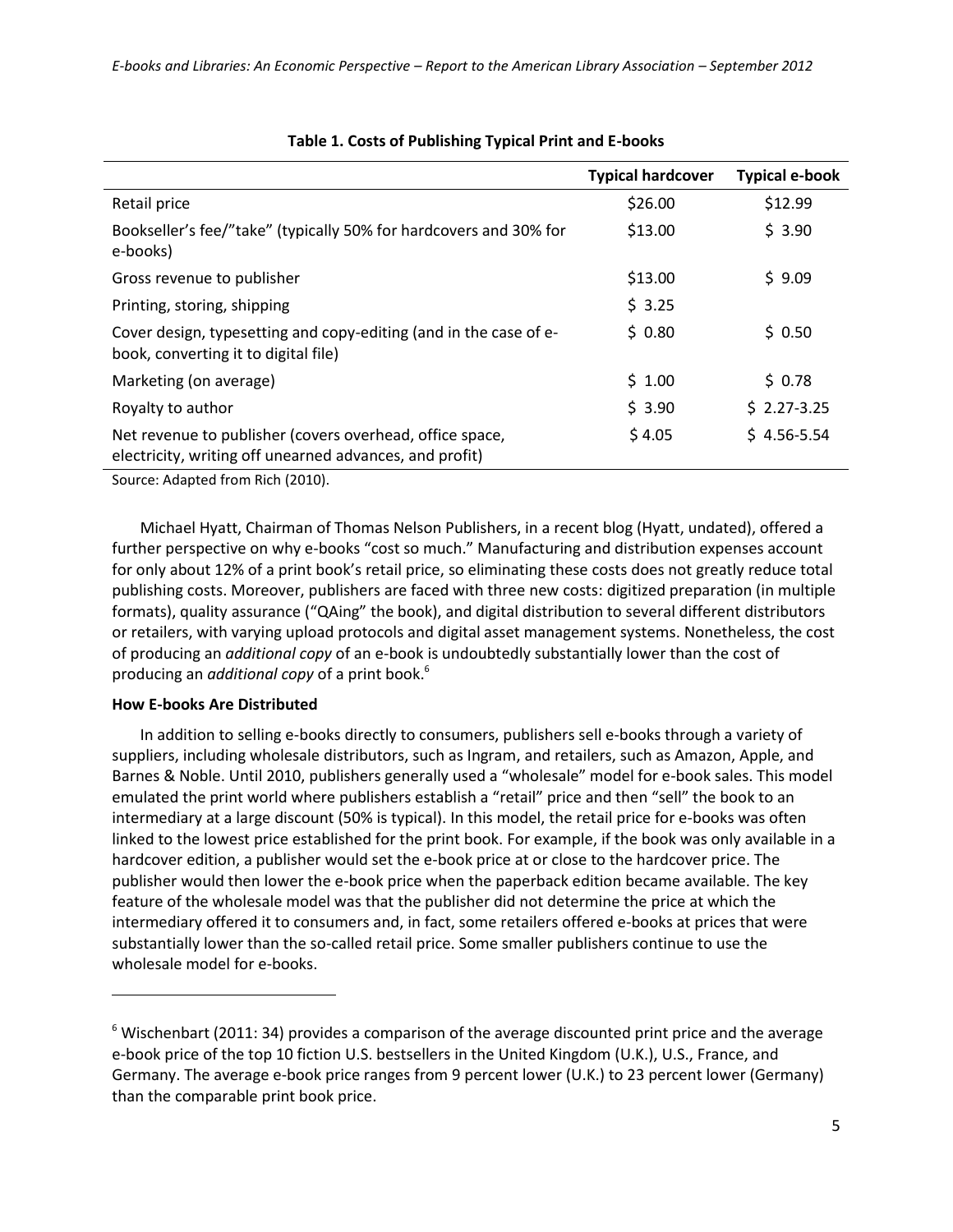In early 2010, some publishers, in a deal with Apple, which was introducing its new Apple Tablet, switched to an "agency" model for e-book sales. Michel Shatzkin, a consultant to publishers who writes on issues related to publishing and pricing, noted in a blog posted on January 19, 2010:

The "agency" model is based on the idea that the *publisher* is selling to the consumer and, therefore, setting the price, and any "agent", which would usually be a retailer but wouldn't have to be, that creates that sale would get a "commission" from the publisher for doing so. Since Apple's normal "take" at the App Store is 30% and discounts from publishers have normally been 50% off the established retail price, publishers can claw back margin even if they don't get Apple to concede anything from the 30%.

So making this change, if it works, accomplishes three things for big publishers. The obvious two are that they gain a greater degree of control over e-book pricing than they ever had over print book pricing and they get to rewrite the supply chain splits of the consumer dollar.

But the third advantage for the big guys is the most devilish of all: they may gain a permanent edge over smaller players on e-book margins. That is one that, truth be known, was already playing out as Amazon used its leverage to reduce the share smaller publishers got from Kindle sales. But this could institutionalize it (Shatzkin, 2010).

The shift from the "wholesale" to the "agency" model has been challenged in a number of lawsuits claiming that Apple and a number of trade book publishers adopted the agency model in order to force Amazon to abandon its low-pricing policies for e-books.<sup>7</sup> Indeed, the U.S. Department of Justice filed a civil lawsuit against Apple and 5 publishing houses—Hachette, HarperCollins, Macmillan, Penguin, and Simon & Schuster—alleging that the agency model was a conspiracy to push up prices of e-books.<sup>8</sup>

U.S. Attorney General Eric Holder has stated that "as a result of this alleged conspiracy, we believe that consumers paid millions of dollars more for some of the most popular titles."<sup>9</sup> At the time of this writing, Hachette, HarperCollins, and Simon & Schuster agreed to settle the lawsuit. Apple, Macmillan, and Penguin are planning to fight the government in court. $10$ 

In the case of sales to libraries, publishers often employ specialized e-book aggregators such as OverDrive, ebrary, and EBSCO Publishing, which recently acquired the NetLibrary e-book platform. These aggregators operate under the same business models that retailers and wholesale distributors do—the wholesale or the agency model, depending on the publisher.

 $7$  See Rosenblatt (2011) and Beckett (2011).

<sup>8</sup> *United States v. Apple, Inc., et al*., U.S. Department of Justice, Antitrust Division, April 11, 2012 (accessed April 26, 2012)[, http://www.justice.gov/atr/cases/applebooks.html.](http://www.justice.gov/atr/cases/applebooks.html)

<sup>9</sup> U.S. Department of Justice. *Justice News* "Justice Department Reaches Settlement with Three of the Largest Book Publishers and Continues to Litigate Against Apple Inc. and Two Other Publishers to Restore Price Competition and Reduce E-book Prices," April 11, 2012, (accessed July 12, 2012), [http://www.justice.gov/opa/pr/2012/April/12-at-457.html.](http://www.justice.gov/opa/pr/2012/April/12-at-457.html)

<sup>10</sup> Declan McCullagh, *CNET News*, **"**DOJ announces three e-book settlements, but not with Apple," April 11, 2012 (accessed July 12, 2012), [http://news.cnet.com/8301-13578\\_3-57412452-38/doj-announces](http://news.cnet.com/8301-13578_3-57412452-38/doj-announces-three-e-book-settlements-but-not-with-apple/?tag=mncol;txt)[three-e-book-settlements-but-not-with-apple/?tag=mncol;txt.](http://news.cnet.com/8301-13578_3-57412452-38/doj-announces-three-e-book-settlements-but-not-with-apple/?tag=mncol;txt)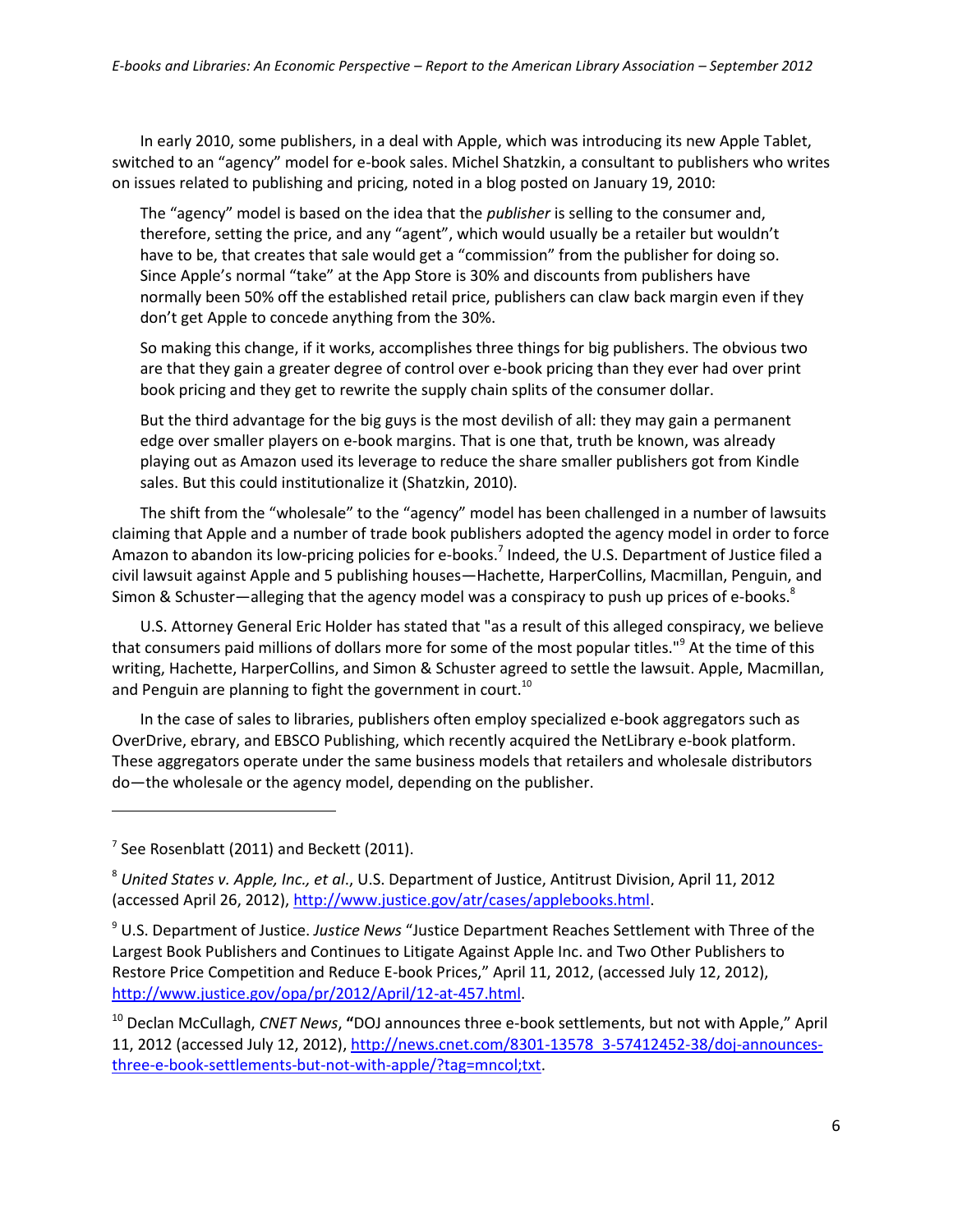The individual consumer and library markets for e-books also employ different delivery methods. As Grigson (2011: 20-21) points out:

The consumer market is dominated by the sales of e-book downloads. ….Downloads are sold outright for the user to keep, although further use may be controlled by DRM [Digital Rights Management] software. Consumer e-books therefore follow a retail model similar to online music sales and the role of the supplier is essentially limited to the sales transaction.

In contrast, the library market focuses more heavily on an online e-book supply model. Instead of buying e-book downloads and then making the files available for users to access offline at any time, the library pays for access to e-books that are hosted on a third-party website.

…

 $\overline{a}$ 

[F]or libraries, the e-book model for acquiring content and supplying it to users is fundamentally different from the print model. The supplier is no longer simply selling books to the library they are also selling the service that supplies them directly to the library's users.

Aggregators supply content from a range of publishers, licensing content from them and then selling directly to libraries using their own platforms, rather than the publishers' websites, to host the e-books. The content that aggregators can offer is limited by the licenses they obtain. Some publishers offer their content through a single aggregator, some offer some or all of their content through all of the major aggregators, and some choose not to supply content to libraries at all.

Grigson points out that the use of aggregators appeals to libraries because it fits the model of thirdparty hosting of e-resources, already well-established for e-journals and databases, and avoids the difficulties and costs of maintaining the technical infrastructure needed for hosting e-books. It also appeals to publishers because it gives them "greater control over the distribution and use of their content than if downloaded files were simply sold to libraries, something that is of particular concern given the size and value of the consumer market for books" (2011: 21).

The major concerns of libraries regarding e-books include the lack of access to some or all of the content of some publishers; access to content not provided by the major aggregators (for example, specialized books or books from independent publishers) or situations in which access is delayed by publishers until after an e-book has been available from retailers for some time; the high prices charged by some publishers; the use of patron-driven content acquisition (which may be heavily weighted towards popular trade books, in the case of public libraries);<sup>11</sup> and preservation and archiving of content, especially when contracts with aggregators that host their digital content are terminated.<sup>12</sup>

 $11$  Some have argued, however, that patron-driven acquisition can provide substantial savings to libraries by eliminating purchases of books that relatively few people read, although these kinds of savings have been documented largely in academic libraries (Kolowich, 2011).

 $12$  This was the subject of a dispute between the Kansas State Librarian and OverDrive claiming that, because its contract with OverDrive uses the phrase "content purchased," the state library has a basis for claiming ownership of the content (Kelley, 2011b). The ownership question will undoubtedly be debated and revisited for some time to come and contracts with new vendors and aggregators will be carefully scrutinized for clarity about access to content when contracts are terminated.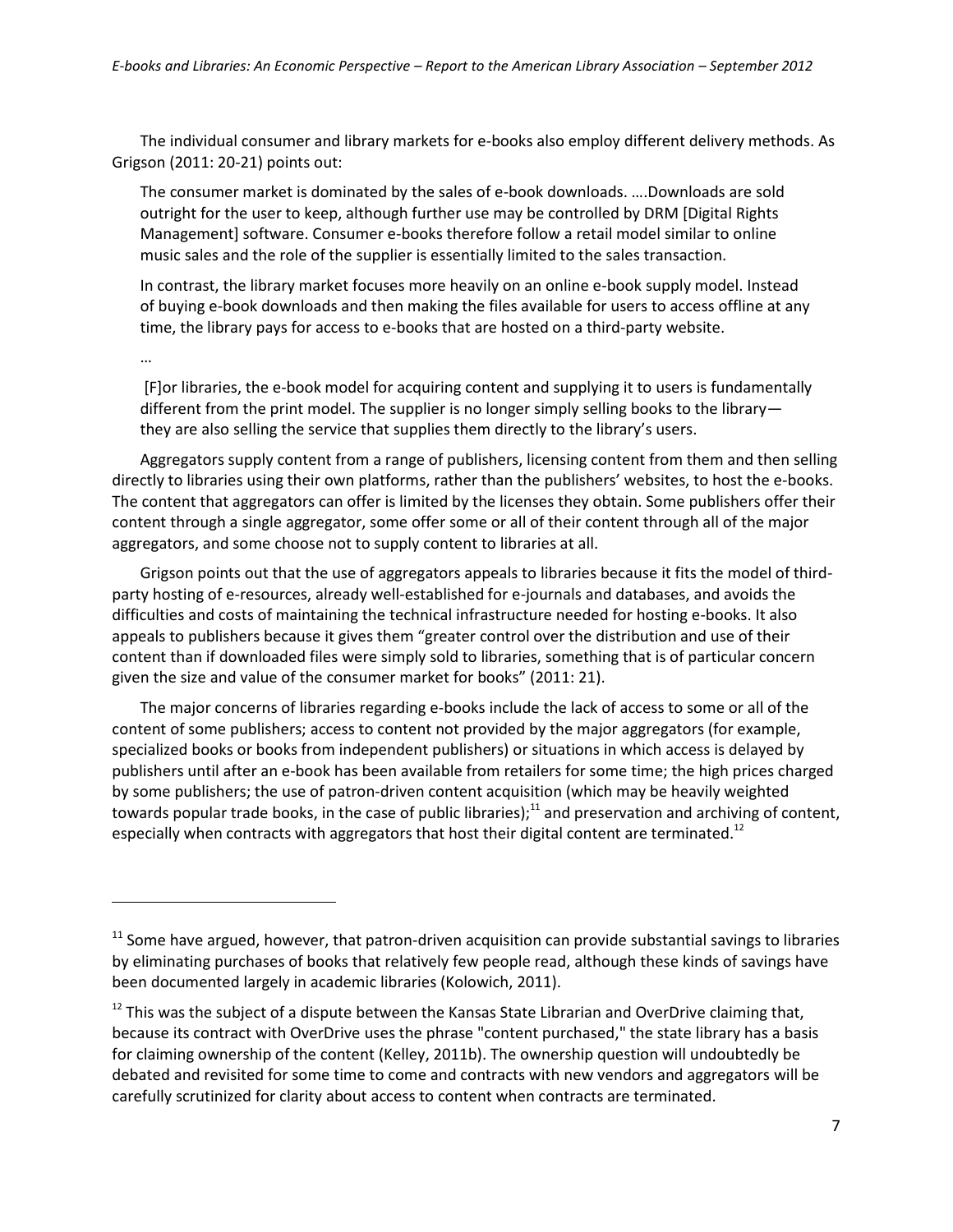# **The Introduction of E-books and the Library Demand for Books**<sup>13</sup>

In purely economic terms, the value of a book to a library's patrons reflects both the utility that the patrons obtain when they read the book and the additional costs that they must incur in order to do so.<sup>14</sup> The introduction of e-books reduces the costs incurred when library patrons borrow a book because they no longer must make trips to the library either to check out or to return a book, although some patrons may still choose to do so.<sup>15</sup> This, in turn, increases the value of a book to the patrons.<sup>16</sup> We also assume that the value of a book to a library reflects the value to its patrons, so that the increase in the value to its patrons increases the willingness of a library to pay for a given book.<sup>17</sup> That is, because the cost of borrowing an e-book is less than the cost of borrowing a print book, the value of an e-book to a library's patrons is greater than the value of a comparable print book. We conclude, therefore, that, other things equal, a library's willingness to pay for an e-book is greater than that for a print book.<sup>18</sup>

 $\overline{a}$ 

 $16$  We are implicitly assuming that patrons equally value a given title as a print or electronic book, although some may prefer the convenience of an electronic book, which means they place a higher value on it.

<sup>17</sup> In order to offer e-books to their patrons, libraries must incur certain fixed costs to host their own ebook lending sites or contract with a distributor like OverDrive to provide the hosting service. [A potentially offsetting factor is that the costs of storing e-books are likely to be far less than those incurred in providing shelf space and other processing for print books.] However, once a library incurs these costs, they do not affect the willingness of a library to pay for any given book. Nonetheless, such costs could affect the number of e-books books that a library purchases if they are paid from the same (limited) budget that is used to pay for e-books.

 $18$  However, it is worth noting that libraries obtain most of their digital materials from rights holders or intermediaries under licensing agreements, which are governed by state contract law. Typically, in these agreements, libraries must negotiate for fair use and other copyright exceptions and these rights are often difficult, costly, or impossible to obtain. This tends to reduce the value an e-book relative to that of a print book, where these rights are typically conveyed.

 $13$  Our analysis initially assumes that libraries purchase individual titles. We briefly discuss subscription models, where libraries acquire access to a number of books in a single transaction, in a later section.

 $14$  We present a somewhat more formal economic analysis in Appendix A.

 $15$  Of course, borrowers must incur the cost of purchasing an e-reader (and its periodic replacement as technology advances or if the unit is lost, stolen, or broken) and the cost in time of learning how to use a new model in order to be able to borrow e-books from their libraries. However, once that cost is incurred, the additional cost of borrowing an e-book will be less than the additional cost of borrowing the same book in print form. We are ignoring the case in which a library loads e-books onto libraryowned e-readers, which are then loaned to its patrons. Grigson notes (2011: 21) that "the appeal of this model may be limited, both for the library that has to manage e-book reader devices, and for the user who has to visit the library in person in order to borrow the reader." We are also ignoring the costs associated with moving e-book content to another e-reader, which may happen when e-reader providers use proprietary digital rights management to prevent transfer, and the costs that readers incur when publishers require patrons to visit the library to borrow e-books as a means of increasing the "friction" (personal costs) of library borrowing (Kelley, 2012).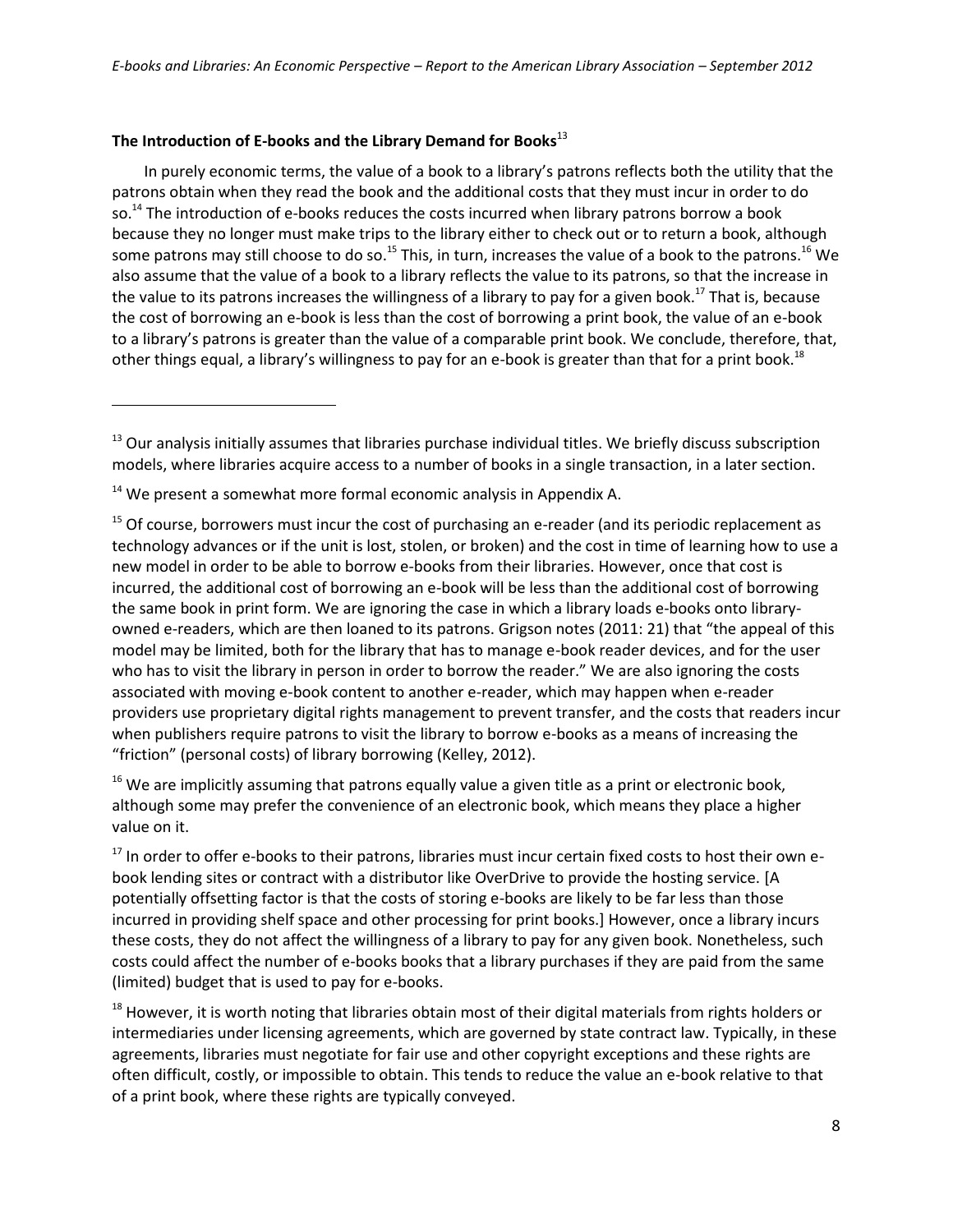Nonetheless, the price that a library actually pays for an e-book, which is determined by the publisher or, in the case of the wholesale model, the aggregator or vendor, may be either higher or lower than that of a comparable print book. Whether the introduction of e-books raises or lowers the price of a book to a library depends on a number of factors in addition to the effect on the willingness to pay of libraries. One such factor is the relative costs of producing a copy of an e-book and a print book. Another is the nature of the restrictions that are placed on the use of e-books by publishers, an issue that we discuss in some detail below.

#### **The Effect of Added-value Features of E-books on Library Willingness to Pay**

Some types of e-books—for example, some textbooks—have important characteristics that are not shared by print books and these characteristics can increase the value of e-books to library patrons and, in turn, to the libraries themselves. These added-value features include "note taking…built in definitions, interactive exercises, rotating or enlarging images, and varying the data on which a graph is based...."<sup>19</sup> In addition, unlike print books, e-books "allow classes or reading groups to read, comment upon and discuss an e-book communally in real time."<sup>20</sup> To the extent that library patrons value these features, the willingness of a library to pay for a comparable e-book also increases.

## **The Effects of Usage Restrictions on a Library's Willingness to Pay**

Many publishers place restrictions on the manner in which libraries provide e-books to their patrons. For example, as Grigson notes (2011: 31), "most business models impose a cap on usage, limiting either the number of users who can access the e-book at the same time, or the number of times the book can be accessed within a set time period." Some publishers place limits on the ability of users to download or print all or sections of an e-book. This section examines the effects on various types of restrictions on a library's willingness to pay.<sup>21</sup> Throughout our discussion, we assume that the same restrictions are imposed on all libraries. However, publishers could choose to offer a "menu" of licenses, which differ with respect to both license terms, prices, and content from which libraries could choose. We restrict our attention to for-profit publishers, although we recognize that the behavior of not-forprofit publishers, such as university presses, may be different.

 $19$  See Armstrong and Lonsdale (2011: XXIV). They also note (2011: XXXVII) the importance of "Convenience – including portability and 24/7 access, availability when heavily used print books are unobtainable, ease of search, and the ability to highlight and to copy and paste" whereas "there is little evidence of downloading of full text for later reuse or the use of the e-textbook facility for note-taking." Watters (2011) reports that "Amazon will let you annotate your library books….These notes will be uniquely yours; the next library patron won't see them. But you'll be able to access them again if you check the book out again or purchase it." E-books with added-value features are sometimes referred to as "enhanced" e-books. For a discussion of this phenomenon, see Weinman (2010).

 $20$  Armstrong and Lonsdale (2011: XXV).

 $21$  For a convenient (but somewhat dated and incomplete) comparison of contract provisions that have been imposed by a number of aggregators and a single publisher (Wiley) see [http://guides.lib.ku.edu/content.php?pid=156297&sid=1325618.](http://guides.lib.ku.edu/content.php?pid=156297&sid=1325618)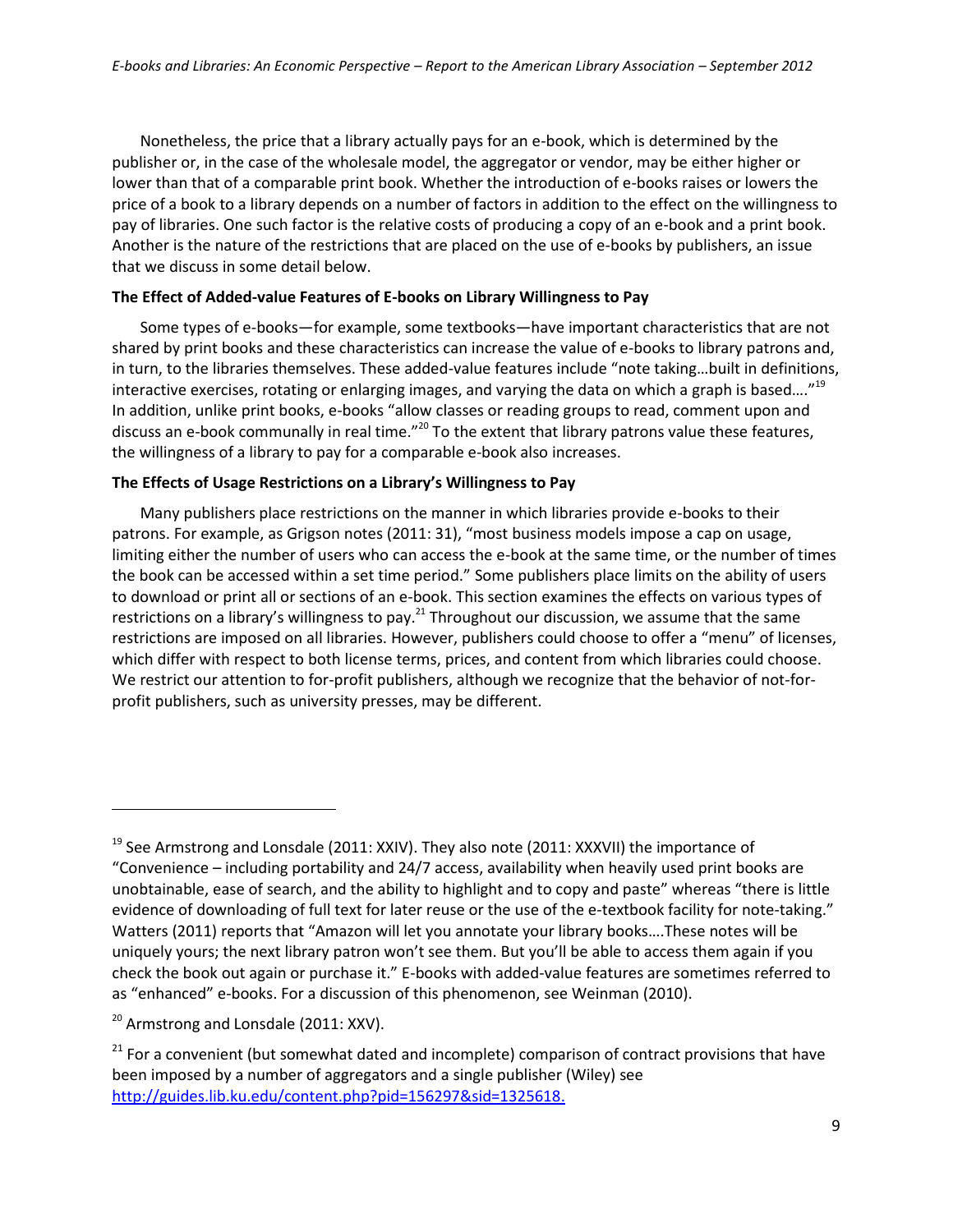*Restrictions on Simultaneous Usage.* Suppose that a publisher restricts the number of simultaneous users of an e-book (sometimes referred to as the "one copy, one user" model).<sup>22</sup> This has two implications. First, it raises the costs of borrowing, either because the e-book may be unavailable when a patron requests it or because the e-book has been placed on "hold" and the patron may have to wait to reach the top of the waiting list. This tends to reduce the amount than an individual library is willing to pay for a single copy of the book as compared to the case in which there is no restriction. Second, some libraries may choose to purchase multiple copies of the e-book in order better to accommodate their patrons, which is more likely to be the case for large libraries than for small ones. This implies that small libraries may actually benefit from restrictions on simultaneous use because these restrictions tend to lower the price of a copy of an e-book relative to the price that would be charged for a copy if there were no restrictions. $^{23}$ 

Finally, note that the amount that a library is willing to pay for an e-book can be higher than that of a comparable print book even if there are restrictions on simultaneous use. For example, e-book usage may be higher than that of print books because e-books can be "returned" to libraries as soon as they are read whereas print books require a trip to the library when the reader is done with them.<sup>24</sup>

*Restrictions on Total Usage.* Now consider the effect of a limit placed by the publisher on the total number of times that an e-book may be checked out, whether or not the uses are simultaneous.<sup>25</sup> This will not affect the value of the book to a library for which the limit is not reached (i.e., a library for which

 $\overline{a}$ 

<sup>23</sup> A smaller library is less likely to need simultaneous access, whereas the price of such a license will reflect this capability.

<sup>24</sup> A countervailing force is that some libraries make it easy for patrons to purchase e-books for which there are extended waiting lists. For example, OverDrive (2010) describes LibraryBIN (Buy It Now) through which patrons of partner libraries can purchase e-books, with the proceeds divided among OverDrive, the publisher, and the participating library. It also describes the results of a library patron survey that indicated that a significant percentage of patrons would consider purchasing an e-book if the title were unavailable at their library (see also Jackson, 2011). Just as lower production costs tend to lower the prices of e-books, the availability of a convenient way for patrons to make direct purchases through library websites will, by increasing a publisher's revenues, have a similar effect.

<sup>25</sup> HarperCollins' licenses require a library to re-purchase an e-book after it has been checked out 26 times (Bosman, 2011a) if the library wishes to continue lending the title. Grigson (2011: 31) gives Dawson*era* and EBL as examples of distributors that limit the number of times that a book can be viewed during a certain period of time, but do not place limits on simultaneous usage. On this type of arrangement see Algenio and Thompson-Young (2005: 118) and Grigson (2011: 28). As Grigson notes (2011: 27), "purchasing e-books is usually more expensive than paying for a subscription," which is not surprising since a purchase permits the book to be loaned in perpetuity whereas a subscription does not.

 $22$  This appears to be the predominant model currently used by publishers. For a discussion of this restriction in some OverDrive licenses see Boehret (2011), although we understand that some OverDrive licenses contain "simultaneous use, always available" provisions. Grigson (2011: 31) gives MyiLibrary and NetLibrary as examples of other distributors that offer licenses that place limits on simultaneous use. A publisher may limit simultaneous use both in order to increase its profits from sales to libraries and to encourage the purchase of the book by individuals.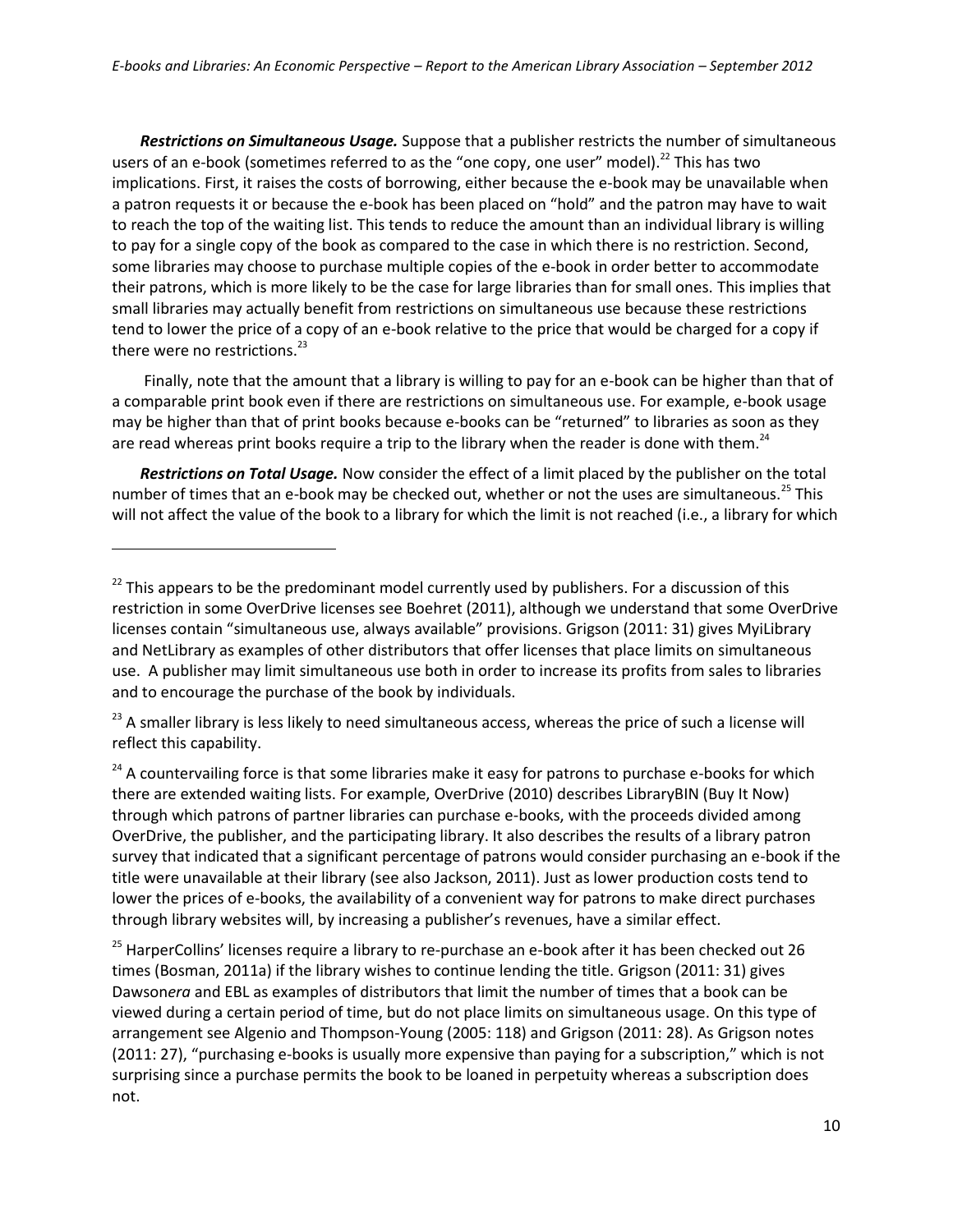the number of uses is less than the limit imposed by the publisher). For other libraries, however, the value of an e-book with a limit on the number of uses will be less than the value of a comparable print book without a limit.<sup>26</sup> The effect of a limit on the number of uses is thus to reduce the amount that those libraries are willing to pay below the price of a comparable e-book with no limit. If publishers recognize this and offer a lower price for an e-book with restrictions, some libraries that would not have purchased an e-book at the higher price may do so, so that the revenues of the publisher may increase despite the reduction in price. Recognizing that the "value" of the second copy to libraries is lower than that of the first, HarperCollins offers additional copies at a discount, $^{27}$  which may mean that more libraries will purchase additional licenses once the limit is reached.<sup>28</sup>

As in the case of restrictions on simultaneous use, restrictions on total use are likely to result in lower prices for a copy of an e-book than if there were no restrictions. Moreover, as in the case of restrictions on simultaneous use, the effect of a limit on total use is likely to induce large libraries to purchase additional copies of an e-book and to cause small libraries to purchase some e-books that they would not otherwise have purchased. In effect, the limitation permits the publisher to charge different prices to different libraries for the same e-book—large libraries pay more for the e-book because they purchase multiple copies. Thus, like a restriction on simultaneous use, a limit on total use permits the publisher to engage in price discrimination among different types of libraries, discrimination from which small libraries benefit.

*Restrictions on the Duration of E-book Licenses.* An alternative to limiting the number of times that an e-book can be borrowed before an additional "copy" must be purchased is to limit the period of time during which a library can lend a book before it must make an additional "purchase." That is, publishers

 $\overline{a}$ 

<sup>28</sup> However, some libraries will find that the value of additional copies does not justify their purchase, despite the discount. Although restrictions on total use are sometimes justified by analogy to print books, where libraries purchase additional copies to replace books that are worn out, since e-books do not wear out, that cannot be the reason for imposing such restrictions. According to HarperCollins, the 26-loan limit was arrived at after considering several factors, including the average lifespan of a print book, and wear and tear on circulating copies (Hadro, 2011). Assuming that a popular print book will generally be checked out of the library 26 times for two-week periods during its first year on the market, this is equal to one year's use for the book. Grigson (2011: 30) notes that publishers may impose usage limits because of concerns that unlimited usage may result in reduced sales of multiple copies to libraries, as well as sales to end-users. We understand that some libraries will purchase additional copies of an e-book when the number of users on the waiting list relative to the number of copies that are owned exceeds some threshold or when the number of times an e-book is accessed exceeds a given number. This is sometimes referred to as a "demand-driven" or a "patron-driven" acquisition model. For a discussion see Grigson (2011: 29-30).

<sup>&</sup>lt;sup>26</sup> Armstrong and Lonsdale (2011: XXVI) note that "purchase gives perpetual access at higher per title cost."

 $27$  During a recent panel discussion at BookExpo America on challenges facing libraries, Michael Santangelo, an electronic resources specialist at the Brooklyn Public Library noted, "I love that HarperCollins is the only one who really gives a discount on ebooks. That's one positive thing I can say about it. They give a good discount, and, especially on the second copy, they've been putting out paperback pricing for some of their ebooks" (Kelley, 2011a).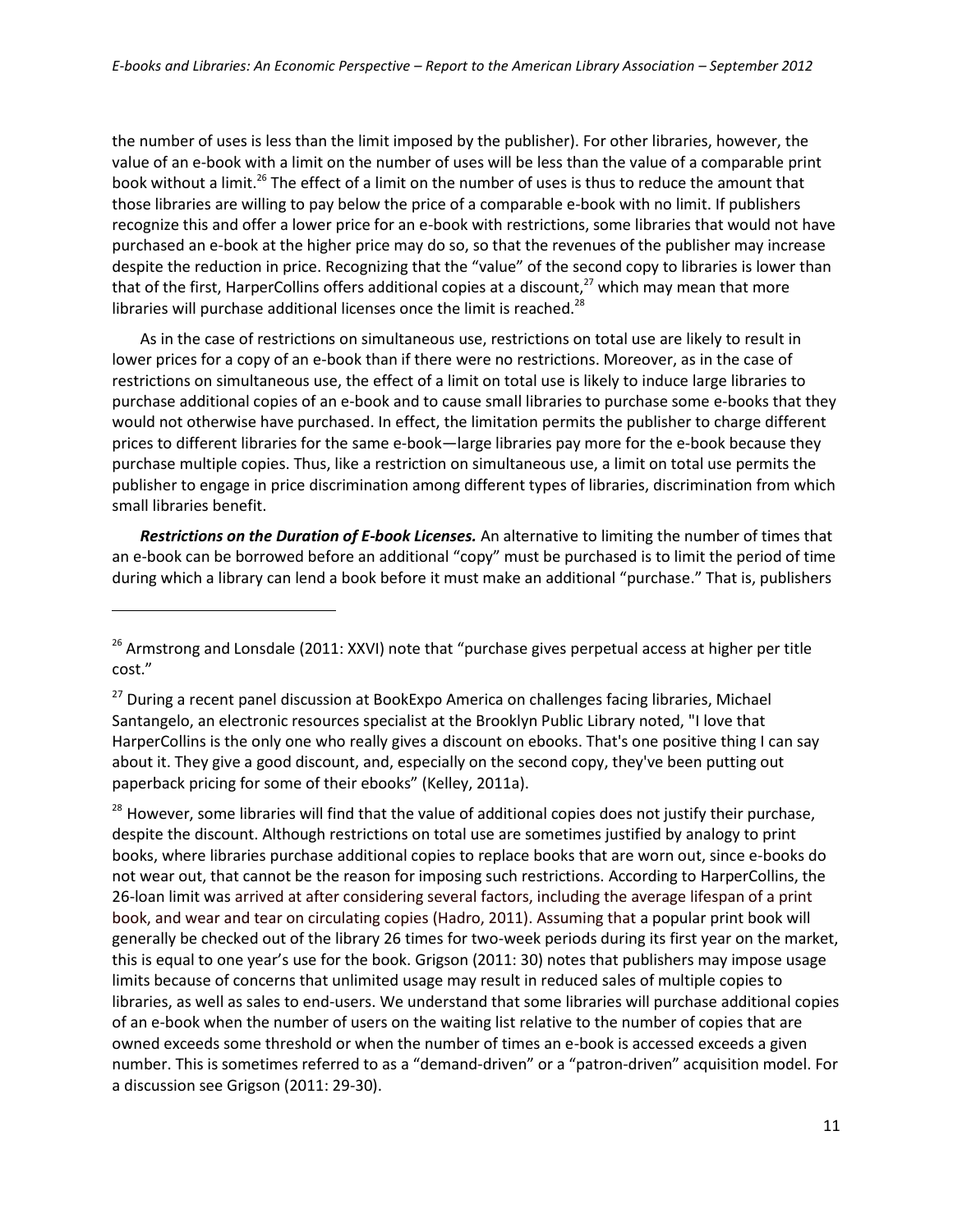may place limits not on the *number* of times that an e-book may be borrowed before a new copy must be purchased but on the amount of time that a library's borrowers may have access to an e-book before a new purchase is required, that is on the *duration* of an e-book license (e.g., an annual subscription). However, the effects of the two types of restrictions are similar.

Limits on total usage require libraries with large numbers of users to purchase more copies than libraries with relatively few users and some small libraries may purchase an e-book that would not have done so at the higher price that would have prevailed if there were no limits on usage. As already discussed, limits on total usage permit publishers to, in effect, discriminate in the prices that they charge to large and small libraries, with large libraries paying higher prices *per title*. By contrast, under an arrangement in which there are time limits, libraries regardless of size pay the same price for a license of any given duration. Because large libraries are likely to be able to accommodate large numbers of users during any time period, their cost *per use* will be lower than that for smaller libraries.<sup>29</sup> Thus, limits on total use and time limits on use have different implications for the costs incurred by libraries of different sizes.

*Pure "Metering."* Still another way in which a publisher might charge libraries for e-books is not to impose an initial charge but to charge by the use, what may be thought of as a pure "metering" model.<sup>30</sup> In this case, large libraries will pay more *per book* than will small libraries, because the number of uses at large libraries will be greater. In this model, it may be more difficult to predict how quickly the library's e-book budget would be expended, so that a library could charge the patron a fee for e-book borrowing in order to supplement its budget. At the same time, this approach is likely to change fundamentally the relationship between libraries and their patrons, although there have been times in the past that some libraries did charge fees for loans of new formats (e.g., during the introduction of VHS videotapes).

*Other License Terms.* There are also a number of possible variations in the types of licenses that are likely to affect the value that library patrons, and hence libraries, place on e-books. One is whether the license permits library patrons to download and/or print an e-book or limits them to online reading.<sup>31</sup> The ability to download and/or print in e-book is likely to raise the price that publishers charge to the library for two reasons. First, library patrons are likely to place greater value on books that they can print or download than on those that they must read online and, as a result, libraries will place greater

<sup>&</sup>lt;sup>29</sup> If the publisher also imposes a limit on simultaneous use, the difference between the *per use* costs of large and small libraries will be smaller than if there is no such limit.

<sup>&</sup>lt;sup>30</sup> Library Ideas, LLC announced a business model in which libraries pay a per use fee instead of making an upfront payment (PR Newswire, 2011). Grigson (2011: 29) describes a similar "rental model" in which "If the user sees a title they wish to read that is not owned by the library, they can request a rental. The library then pays a fee and the user is granted temporary access to the book for a set number of days or weeks." Note that the HarperCollins license is a kind of "impure" metering in that the price of an additional use is zero until the limit on total use is reached at which point the library must purchase an additional copy or set of uses if it wishes to continue to be able to lend the book.

<sup>&</sup>lt;sup>31</sup> Grigson (2011: 20): "In some cases, the e-books must be accessed fully online at the website...In other cases, the library user may be able to download the e-book from the website to be read offline…."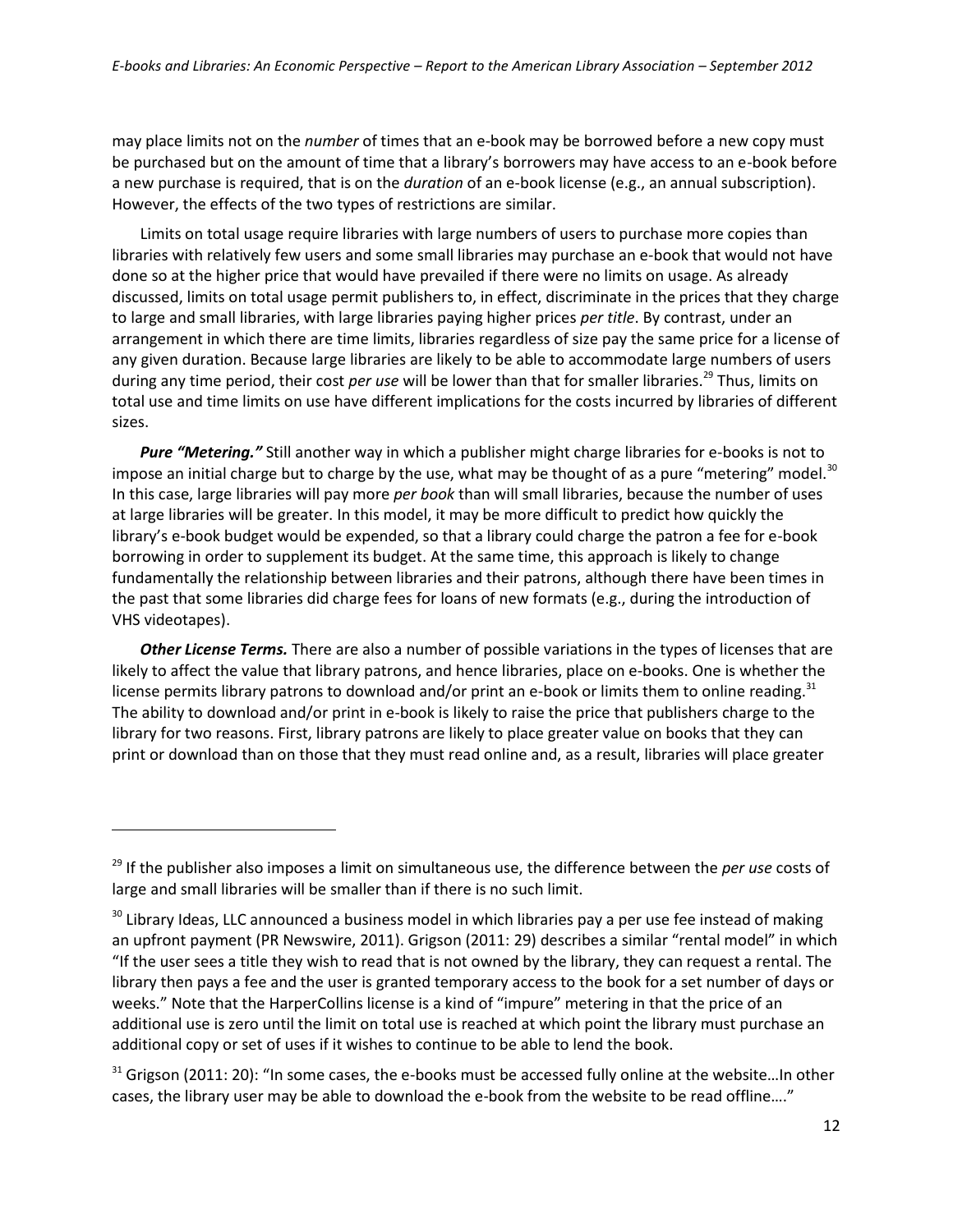value on them, as well. Second, the ability of patrons to download is likely to increase the extent to which a book is accessed by multiple readers in a single transaction, which has the same effect.<sup>32</sup>

A second aspect of an e-book license that is likely to affect the willingness to pay of a library is the extent to which restrictions are placed on the identities of users to whom a library is authorized to lend. For example, authorized users of a university library may extend to "alumni, external members, business users and visitors or non-members."<sup>33</sup> This is a less significant issue in the case of print books since patrons must work or reside in proximity to a library in order to be able to borrow from it.<sup>34</sup> In any event, the existence of restrictions on to whom an e-book can be loaned will, other things equal, reduce the willingness of a library to pay for it.

Although some publishers limit the availability of e-books to users of an individual library or consortium and prohibit interlibrary loans to other institutions, <sup>35</sup> some libraries have formed consortia to deal with publishers, aggregators, or vendors. For example, public libraries in Maine and Kansas have joined together with academic libraries to form a state consortium that negotiates with OverDrive and other vendors for content and access. These libraries then pay a fee, generally based on circulation or population, and content is shared across the member libraries.<sup>36</sup> Some publishers may acquiesce in such arrangements, especially if they are limited to small libraries that might otherwise not purchase the same books.

# **Budget Constrained Libraries**

To this point, we have implicitly assumed that a library can and will purchase every book for which total surplus—the excess of reader valuations over borrowing costs—exceeds the price charged by the publisher. However, libraries generally will not have sufficient resources to purchase every such book.<sup>37</sup> In that case, a library that is maximizing the net value of its collection will adopt the following simple rule: Array books according to the *ratio* of total surplus to price and purchase books starting with the highest ratio and continue until its budget is exhausted.<sup>38</sup>

 $\overline{a}$ 

 $34$  We are ignoring the possibility of interlibrary loans.

<sup>35</sup> See Algenio and Thompson-Young (2005: 120). All four of the licenses described in <http://guides.lib.ku.edu/content.php?pid=156297&sid=1325618> forbid transfers of an entire electronic book through interlibrary loans.

<sup>36</sup> Under these arrangements, libraries can choose to pay for additional services, depending on their patrons' demands and one library mentioned paying the additional fee to obtain maximum access for a subset of the titles that is limited to its patrons.

<sup>37</sup> It is theoretically possible, of course, that a library will have sufficient resources to purchase not only books for which the total surplus exceeds the price set by the publisher but also books for which the price exceeds the surplus. We regard that case as unlikely.

<sup>38</sup> This assumes that the net values of books are independent of one another. The rule that we describe is analogous to that employed by firms when they make investment decisions but are constrained in the amount of investible funds. There, investment projects are arrayed by the ratio of their present values

<sup>&</sup>lt;sup>32</sup> For example, a borrower may lend the book to others before "returning" it to the library. For a discussion of e-book lending "clubs," see Woo (2011).

 $33$  See Grigson (2011: 33).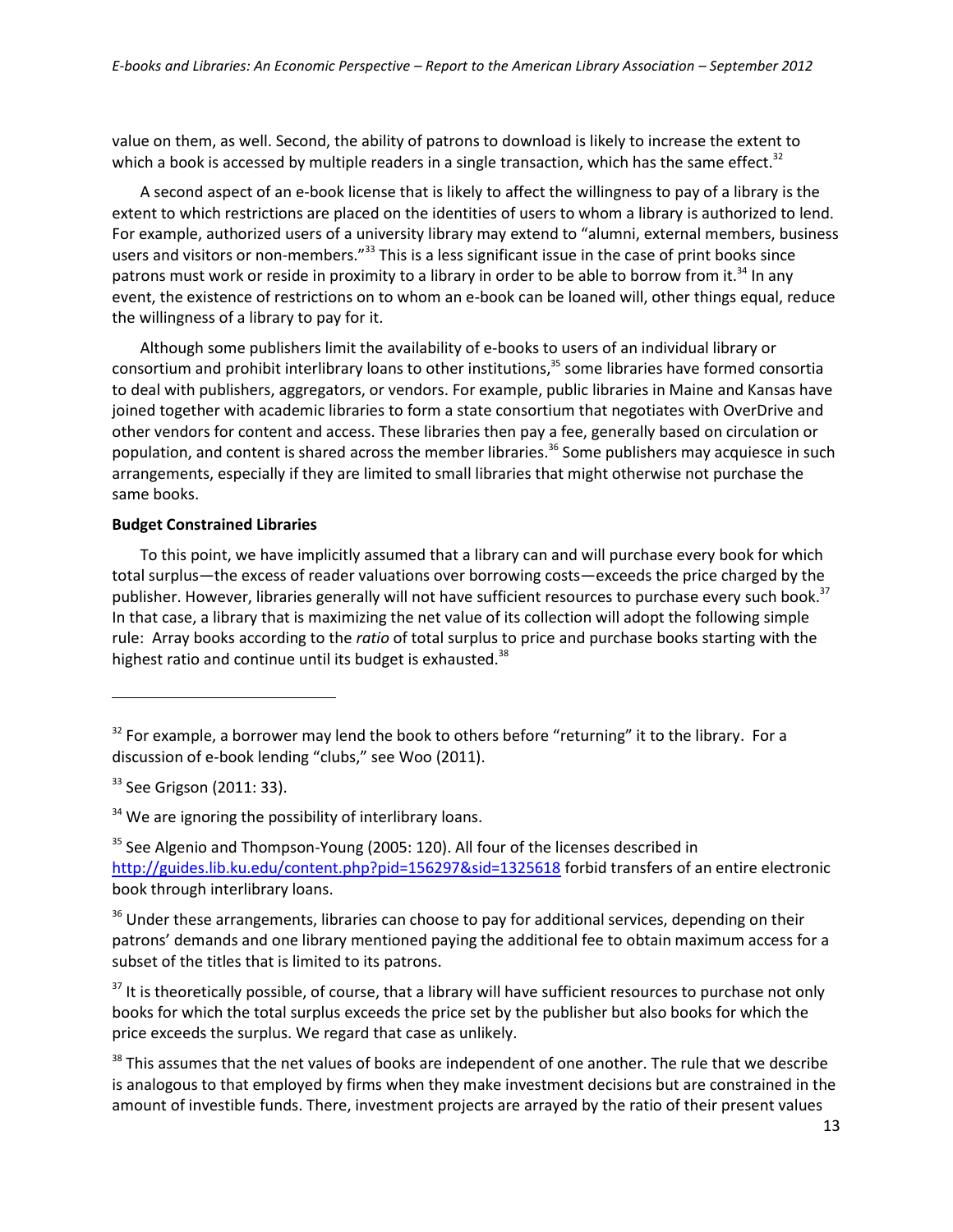#### **The Effect of the Existence of Demand by Individuals**

Publishers may be concerned that the availability of e-books through libraries will cause many users to substitute borrowing from the library for individual purchases. For example, the CEO of Faber and Faber is quoted as saying that lending of e-books by libraries could "undo the entire market for e-book sales."<sup>39</sup> There are many ways in which publishers might respond to this concern.

First, a publisher might simply to refuse to sell e-books to libraries. Grigson (2011: 22) notes that "some publishers may be reluctant to make [e-books] available to libraries for fear of a negative impact on sales." Owen (2011) notes that Macmillan and Simon & Schuster do not make any of their e-books available to libraries. Bosman (2011b) quotes a spokesman for Simon & Schuster as saying "Our e-books are not currently available in libraries because we haven't yet found a business model with which we are comfortable and that we feel properly addresses the long-term interests of our authors." However, Grigson (2011: 22) also notes that "other publishers see e-book availability as a driver for print book sales." Even more recently, Penguin Group USA stopped making new e-books available to libraries citing "concerns about the security of [its] digital editions...." (Italie, 2011) and other reasons (Kelley, 2012).

Second, publishers might choose to delay library access to new titles for a period of time while making those same titles available to consumer markets. This is similar to an existing publisher practice called "windowing" where publishers release the hardcover format of a title before the paperback format is available. Delaying the release of the e-book format to libraries may be a strategy that publishers adopt in order to preserve e-book sales to individuals.

Third, a publisher might set certain e-book prices based more or less exclusively on the demand by libraries, leading to relatively few purchases by individuals. That is, a publisher may set a price so high that it expects few, if any, sales to individuals. This is more likely in the case of reference books particularly in the scientific, technical, and medical fields. In that case, we would expect e-book prices to be substantially above the prices of the print books that they replace, reflecting the fact that publishers are attempting to appropriate the value of their books not directly through the prices charged to individuals but indirectly through the prices that they charge to libraries.<sup>40</sup> Of course, as discussed above, the magnitude of the resulting price increase will depend on whether, and the extent to which, the publisher places restrictions on simultaneous and/or total use, with the increase being smaller the tighter are these restrictions.

Fourth, a publisher might attempt to charge higher prices to libraries than to individuals (i.e., to engage in price discrimination). The most prominent example of this practice involves Random House and its pricing of e-books. Another example may be found in academic journals, where it is customary

to their initial capital costs. An additional consideration is that the fixed costs that a library must incur in order to be able to provide e-books to its patrons will reduce the amount available to purchase e-books, and thus the number of e-books that the library purchases, if they are paid from the same (limited) budget.

<sup>39</sup> Quoted in Watters (2010). However, the same article quotes the director of channel marketing for Springer Verlag as saying that "Libraries buy direct from us and own the content. Once users download content, they can give it out, share, whatever. They own it. Some of our competitors are afraid to do this, but we say, free the content."

 $40$  On "indirect appropriability" generally, see Besen and Kirby (1989).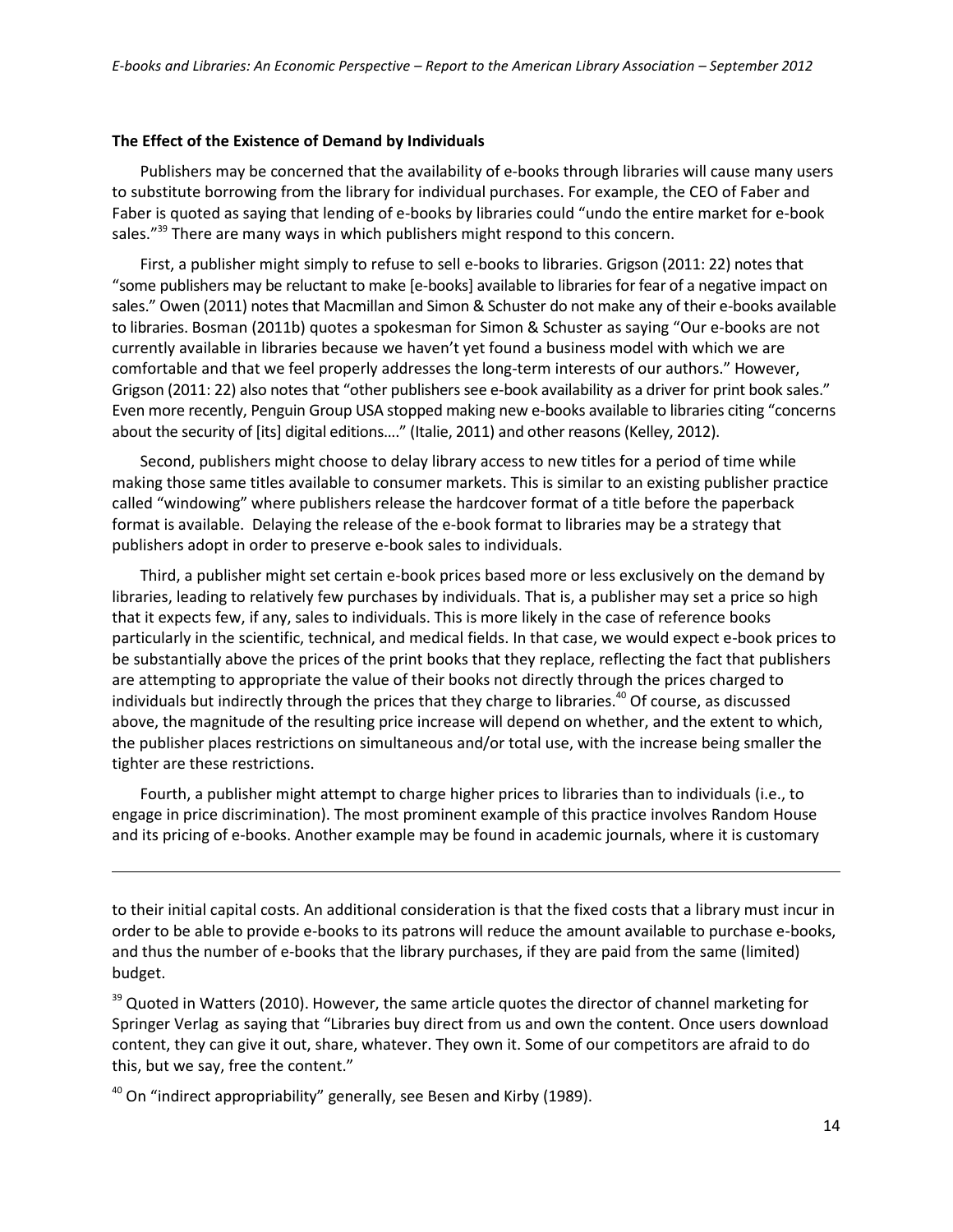for libraries to be charged prices that are several multiples of the prices for individual subscriptions.<sup>41</sup> Whether this is feasible will depend both on whether a publisher can identify the different types of purchasers and prevent those who purchase at low prices from reselling to those who would otherwise purchase at high prices.

Fifth, some publishers or vendors might offer a subscription model, where a large variety of content is offered to a library for an annual fee, with the ability to monitor usage and update content as required. This could be offered as a tiered service so that budget-constrained or smaller libraries could opt for the more basic service while others could choose greater or more varied access. Publishers could also make available a "menu" of choices so that the aggregator could allow the library to choose a subscription model for some content, a "purchase" model for others, and a per use or limited usage model for still others.

Sixth, a publisher might adopt the "bookshelf" model under which it selects a number of titles available for libraries to purchase and retain the use of only for a limited period of time. At the end of the period, the books are "returned." If the library subscribes again, another, possibly different, set of books is made available. A library's willingness to pay for such books is limited both because the set may contain titles that it would not otherwise acquire and because the period of use is limited. That is, both bundling and restrictions on use serve to reduce somewhat the willingness to pay and, thus, the number of books purchased by the library.

Finally, publishers can ignore the existence of the library market and continue to set prices based exclusively on the demand by individuals. That practice was apparently adopted by the Walt Disney Company for pre-recorded videocassettes that it classified as "collectibles" (i.e., ones that many individuals would be expected to desire to own and replay often). In that case, video rental stores, such as Blockbuster, were able to purchase the videocassettes at relatively low prices despite the fact that they would rent them to a large number of individuals. By analogy, libraries would obtain "collectible" ebooks at prices that are substantially lower than those that would exist if they were the only purchasers. In this case, libraries become just another set of customers.

#### **Looking to the Future**

 $\overline{a}$ 

Table 2 provides a summary of the large number of countervailing forces that affect the prices and availability of e-books both to libraries in general and to particular types of libraries.

| <b>Factors that Raise the Willingness of Libraries</b><br>to Pay for an E-Book | Lower borrowing costs than for a print book<br>$\bullet$<br>Value added features (e.g., note-taking)<br>$\bullet$<br>Simultaneous access<br>Perpetual access<br>$\bullet$<br>Simultaneous release of content to library<br>$\bullet$<br>and consumer market |
|--------------------------------------------------------------------------------|-------------------------------------------------------------------------------------------------------------------------------------------------------------------------------------------------------------------------------------------------------------|
|                                                                                |                                                                                                                                                                                                                                                             |

#### **Table 2. Summary of Findings**

 $41$  For a quantitative analysis of this practice see Liebowitz (1983) and Issman-Weit and Shy (2003).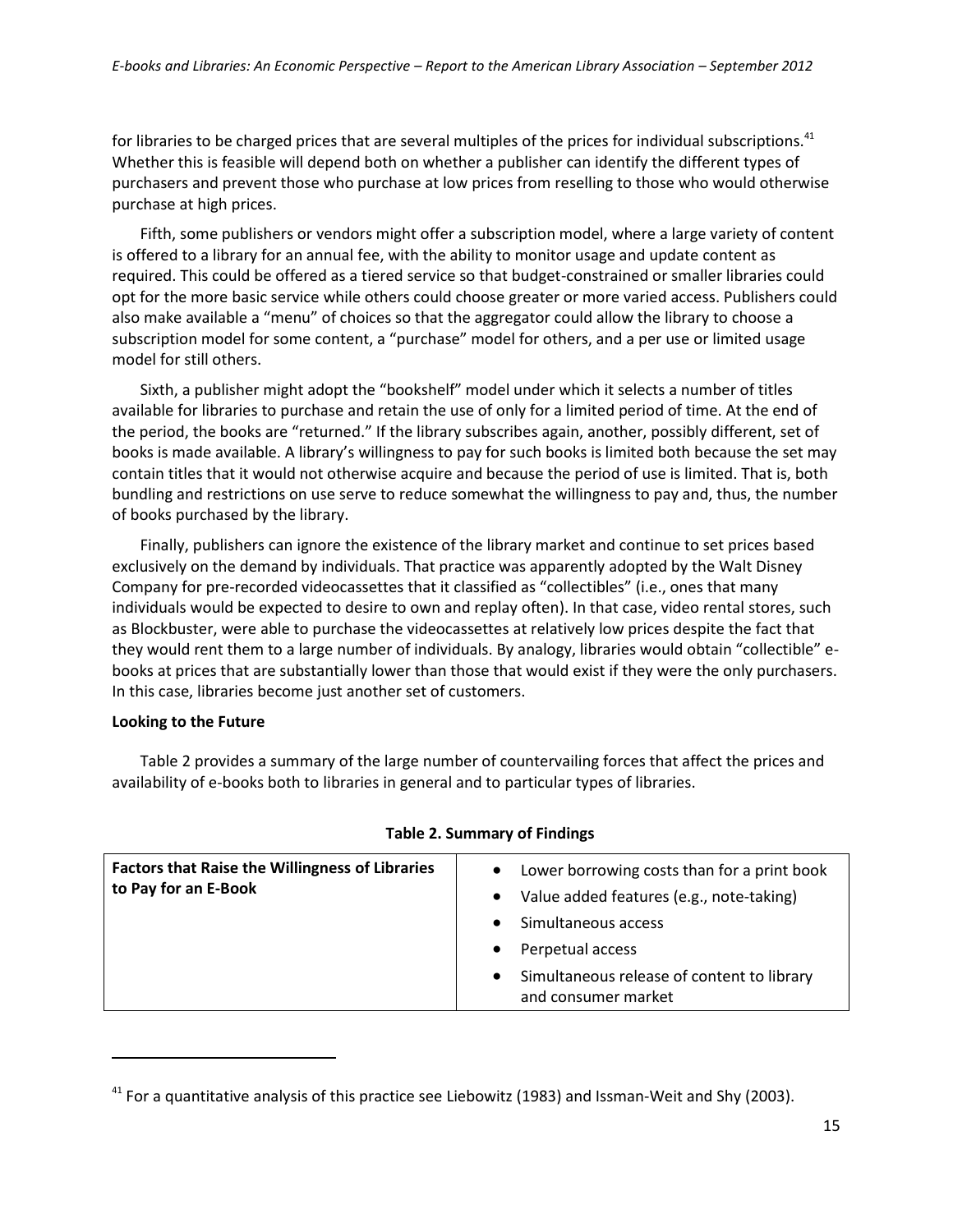| <b>Factors that Lower the Willingness of Libraries</b><br>to Pay for an E-Book                    | Restrictions on simultaneous use<br>Restrictions on total use<br>$\bullet$<br>Restrictions on duration of use<br>Restrictions on printing and downloading<br>٠<br>Restrictions on the set of authorized users<br>and on interlibrary lending<br>Delay in availability<br>$\bullet$ |
|---------------------------------------------------------------------------------------------------|------------------------------------------------------------------------------------------------------------------------------------------------------------------------------------------------------------------------------------------------------------------------------------|
|                                                                                                   | Requirement that patrons must be in the<br>library to download                                                                                                                                                                                                                     |
| <b>Factors that Lower the Price Demanded by</b><br><b>Publishers from Libraries for an E-book</b> | Lower cost of producing a copy than for a<br>print book                                                                                                                                                                                                                            |
|                                                                                                   | Availability of a purchase link on a library web<br>٠<br>site                                                                                                                                                                                                                      |
| <b>Factors that Benefit Small Libraries Relative to</b>                                           | Restrictions on simultaneous use                                                                                                                                                                                                                                                   |
| <b>Large Ones</b>                                                                                 | Restrictions on total use                                                                                                                                                                                                                                                          |
|                                                                                                   | Restrictions on duration of use                                                                                                                                                                                                                                                    |
|                                                                                                   | Ability to form library consortia and/or<br>engage in interlibrary lending                                                                                                                                                                                                         |

The large number and complexity of these factors helps to explain why libraries, publishers, and aggregators/vendors are all struggling to find workable licensing models that balance the need to cover publisher costs, reward authors, and respect intellectual property rights with the need to provide quick, easy, and inexpensive access to digital content. E-books have significantly increased the complexity of the work of librarians who are attempting to stay abreast of changes in platforms, complicated contractual questions regarding ownership and access of digital content, and issues of collections management. Similarly, publishers are pursuing a wide range of approaches with some continuing to offer e-books to libraries in much the same way that they offer print books, some others have chosen not to offer e-books to libraries at all, and yet others choosing a different path.

To further add to this complexity, the e-book market is fast-changing and traditional roles are being subject to challenge. As just one example, Amazon has established its own publishing business, announcing plans to publish books in an array of genres, in both print and e-book form, which places it in competition with traditional publishers (Streitfeld, 2011). Amazon has also entered into e-book lending—through its Kindle Owners' Lending Library, a program that permits Amazon Prime subscribers to borrow, from a limited selection of titles, one e-book at a time up to one title per month for no additional charge, $42$  which places it in competition with traditional libraries.

In addition to the new realities of e-books, libraries are also struggling to define themselves in a digital world where patrons increasingly do not need to come to a brick-and-mortar library to obtain books or information. A set of papers commissioned by the Council on Library and Information

<sup>&</sup>lt;sup>42</sup> See Greenfield (2011).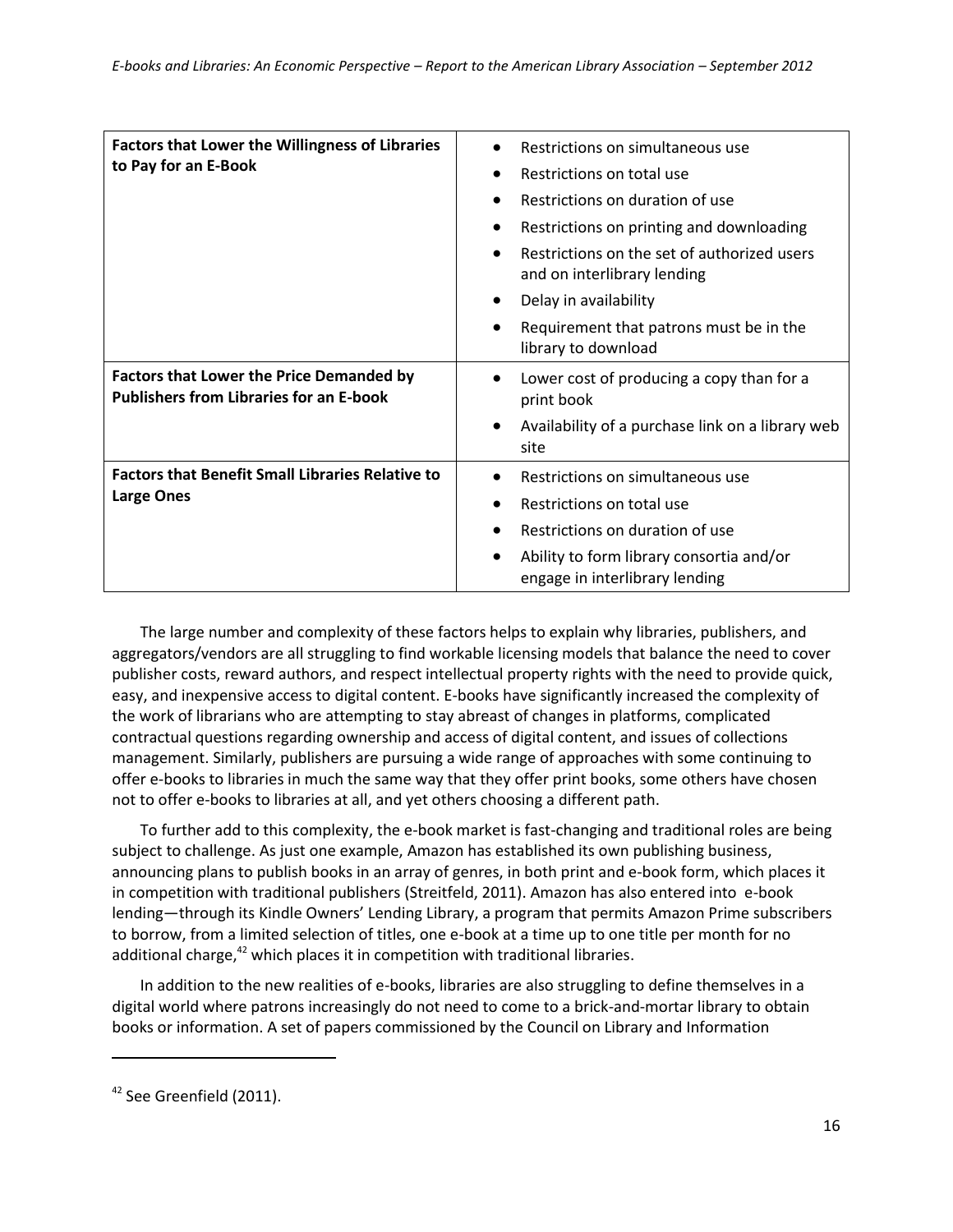Resources and summarized in Smith (2005) examined the role of libraries—primarily academic libraries—in an age when users can obtain information from any location and what this implies on how best to create and design library space. One paper argues for a library that can serve as a research center, a museum, and a venue for special collections, art exhibits, and performances, so that it can support scholarship and engagement with it. The Welch Memorial Medical Library at Johns Hopkins partners with clinical, research, and teaching teams to bring the library's resources to patients and clinical staff, and designs audio-video materials on disease prevention and treatment for use in clinics. Smith concludes: "Some common themes connect the essays: the value of the library in supporting the social dimensions of learning, facilitating interdisciplinary work, serving as a media broker, and offering—in their staff—partners in learning, teaching, and research." Public libraries face many of the same challenges.

Librarians are clearly destined to live in "interesting times."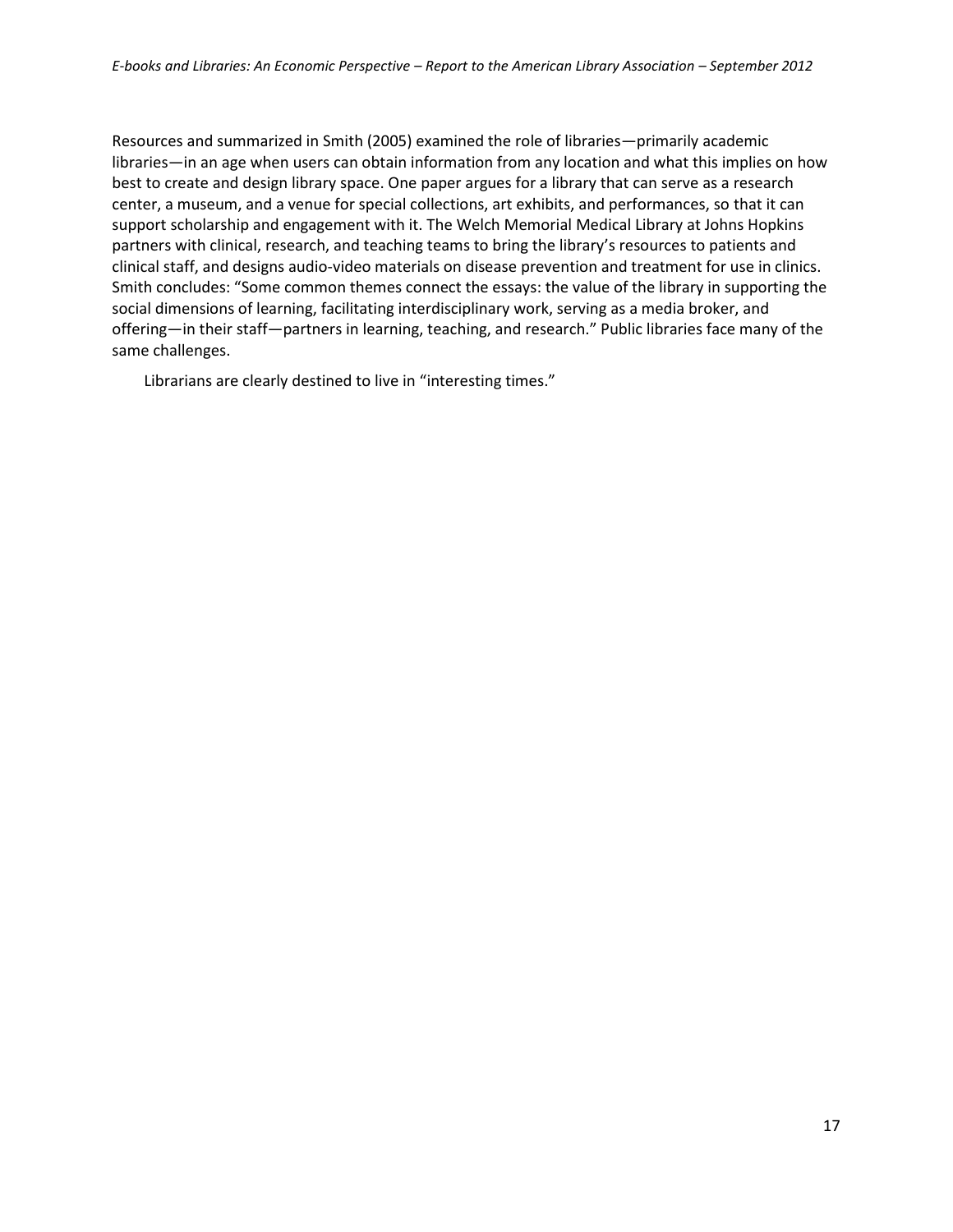#### **REFERENCES**

- Algenio, E. and Thompson-Young, A. (2005). "Licensing e-books: The good, the bad, and the ugly." In Rupp-Serrano (Ed.). *Licensing in libraries: Practical and ethical aspects.* Binghamton, N.Y.: The Haworth Information Press.
- Association of American Publishers, Inc. and Book Industry Study Group (2012), *BookStats 2012.*
- Armstrong, C. and Lonsdale, R. (2011). "Introduction." In Price, K. and Havergal, V. (Eds.). *e-books in libraries: a practical guide.* London, U.K.: Facet Publishing.
- Besen, S. M. and Kirby, S. N. (1989). "Private Copying, Appropriability, and Optimal Copying Royalties," *Journal of Law and Economics*, XXXII (2) (Pt. 1).
- Beckett, E.C. (2011). "How Antitrust Will Shape the E-Book Industry," *Law360,* New York, November 14*,*  2011. Available at [http://www.rkmc.com/files/How-Antitrust-Will-Shape-The-E-Book-](http://www.rkmc.com/files/How-Antitrust-Will-Shape-The-E-Book-Industry.pdf)[Industry.pdf.](http://www.rkmc.com/files/How-Antitrust-Will-Shape-The-E-Book-Industry.pdf)
- Boehret, K. (2011). "New Way to Check Out eBooks," *Wall Street Journal*, The Digital Solution, February 23, 2011. Available at [http://online.wsj.com/article/SB10001424052748703529004576160421561955208.html.](http://online.wsj.com/article/SB10001424052748703529004576160421561955208.html)
- Bosman, J. (2011a). "Publisher Limits Shelf Life for Library E-Books," *New York Times*, March 14, 2011. Available a[t http://www.nytimes.com/2011/03/15/business/media/15libraries.html.](http://www.nytimes.com/2011/03/15/business/media/15libraries.html)

\_\_\_\_\_\_\_\_. (2011b). "Kindle Connects to Library E-Books," *New York Times,* September 21, 2011. Available a[t http://www.nytimes.com/2011/09/22/books/amazons-kindle-to-make-library-e](http://www.nytimes.com/2011/09/22/books/amazons-kindle-to-make-library-e-books-available.html?ref=arts)[books-available.html?ref=arts.](http://www.nytimes.com/2011/09/22/books/amazons-kindle-to-make-library-e-books-available.html?ref=arts)

- Bosman, J. and Peters, J.W. (2011). "In E-Books, Publishers Have Rivals: News Sites," *New York Times*, September 19, 2011, B1. Available at [http://www.nytimes.com/2011/09/19/business/media/in](http://www.nytimes.com/2011/09/19/business/media/in-e-books-publishing-houses-have-a-rival-in-news-sites.html?pagewanted=all)[e-books-publishing-houses-have-a-rival-in-news-sites.html?pagewanted=all.](http://www.nytimes.com/2011/09/19/business/media/in-e-books-publishing-houses-have-a-rival-in-news-sites.html?pagewanted=all)
- Claypool, J. (2011). "Publishing e-books: challenges and perspectives." In Price, K. and Havergal, V. (Eds.). *e-books in libraries: a practical guide.* London, U.K.: Facet Publishing.
- Greenfield, J. (2011). "Amazon Lending Publishers a Hand With New Library?" *Digital Book World*, November 4, 2011. Available at [http://www.digitalbookworld.com/2011/amazon-lending](http://www.digitalbookworld.com/2011/amazon-lending-publishers-a-hand-with-new-library/)[publishers-a-hand-with-new-library/.](http://www.digitalbookworld.com/2011/amazon-lending-publishers-a-hand-with-new-library/)
- Grigson, A. (2011). "An introduction to e-book business models and suppliers." In Price, K. and Havergal, V. (Eds.). *e-books in libraries: a practical guide.* London, U.K.: Facet Publishing.
- Hadro, J. (2011). "HarperCollins Puts 26 Loan Cap on Ebook Circulations" *Library Journal,* Feb 25, 2011. Available at http://www.libraryjournal.com/lj/home/889452- 264/harpercollins puts 26 loan cap.html.csp.
- Hoffman, J., Bertot, J.C. and Davis, D. (2012). "Libraries Connect Communities: Public Library Funding & Technology Access Study 2011-2012," Digital supplement of *American Libraries* magazine, June 2012. Available at [http://viewer.zmags.com/publication/4673a369.](http://viewer.zmags.com/publication/4673a369)
- Hyatt, M. (undated). "Why do E-books Cost so Much? (A Publisher's Perspective)." Available at [http://michaelhyatt.com/why-do-ebooks-cost-so-much.html.](http://michaelhyatt.com/why-do-ebooks-cost-so-much.html)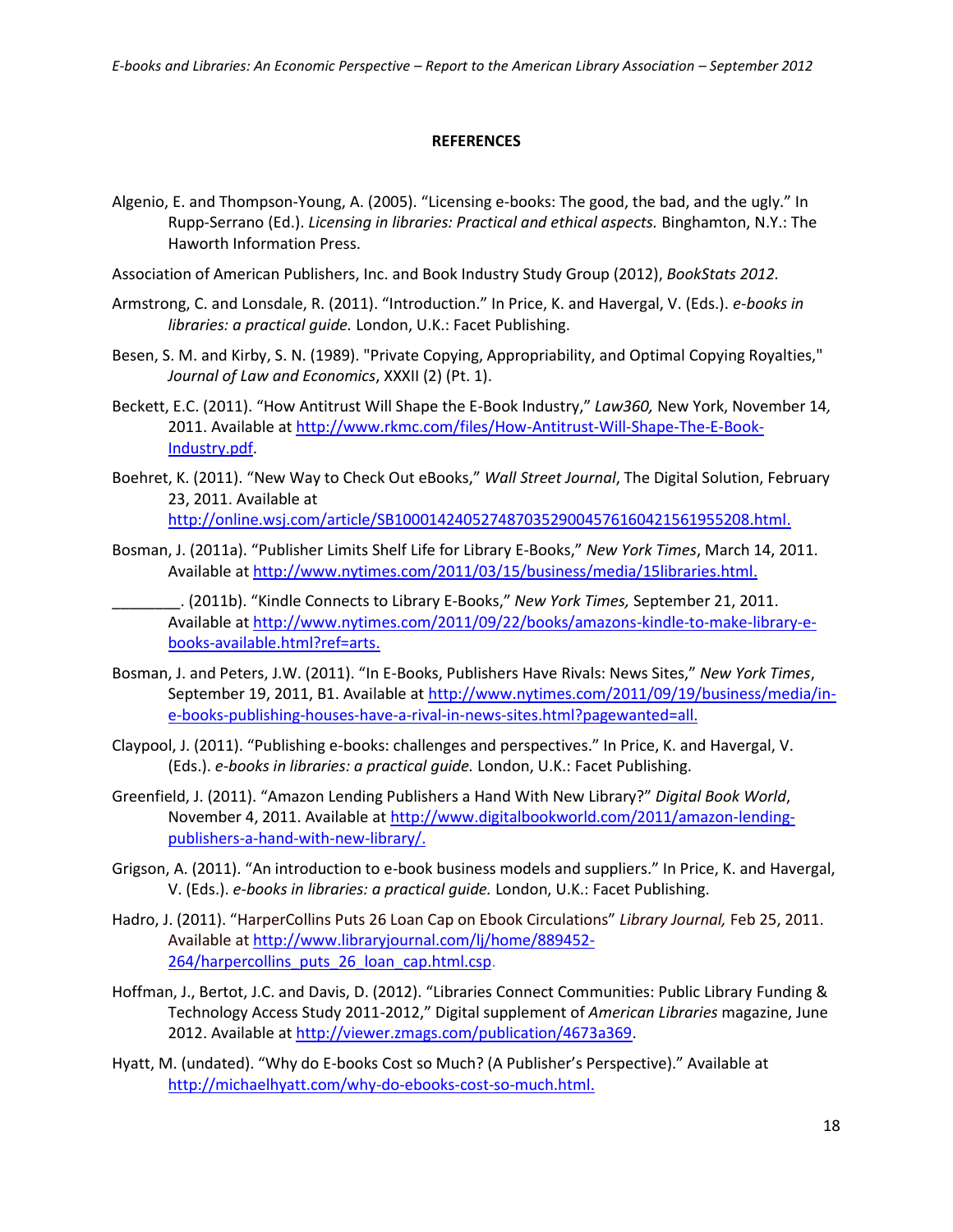- Issman-Weit, J. and Shy, O., (2003) "Pricing of Library Subscriptions with Applications to Scientific Journals," 55 *Journal of Economics and Business* 197.
- Italie, H. (2011). "Penguin suspends library e-books, citing security." *Associated Press,* November 22, 2011. Available at [http://www.google.com/hostednews/ap/article/ALeqM5iG1ZGb\\_Ig5QbRaNPSZMrF3wuybDg?d](http://www.google.com/hostednews/ap/article/ALeqM5iG1ZGb_Ig5QbRaNPSZMrF3wuybDg?docId=968a399491194636bc0820bb54437fa8) [ocId=968a399491194636bc0820bb54437fa8.](http://www.google.com/hostednews/ap/article/ALeqM5iG1ZGb_Ig5QbRaNPSZMrF3wuybDg?docId=968a399491194636bc0820bb54437fa8)
- Jackson, J. (2011). "Publishers slowly warm to library e-lending," *NetworkWorld*, February 25, 2011. Available a[t http://www.networkworld.com/news/2011/022511-publishers-slowly-warm-to](http://www.networkworld.com/news/2011/022511-publishers-slowly-warm-to-library.html)[library.html.](http://www.networkworld.com/news/2011/022511-publishers-slowly-warm-to-library.html)
- JISC (2009). JISC national e-books observatory project: Key findings and recommendations Final Report, November 2009. London, U.K.: Author. Available at [http://observatory.jiscebooks.org/reports/jisc-national-e-books-observatory-project-key](http://observatory.jiscebooks.org/reports/jisc-national-e-books-observatory-project-key-findings-and-recommendations/)[findings-and-recommendations/.](http://observatory.jiscebooks.org/reports/jisc-national-e-books-observatory-project-key-findings-and-recommendations/)
- Kelley, M. (2011a). "At BEA, Librarians Describe Challenges and Future of Ebooks," *Library Journal,* May 25, 2011. Available at [http://www.libraryjournal.com/lj/home/890777-](http://www.libraryjournal.com/lj/home/890777-264/at_bea_librarians_describe_challenges.html.csp) [264/at\\_bea\\_librarians\\_describe\\_challenges.html.csp.](http://www.libraryjournal.com/lj/home/890777-264/at_bea_librarians_describe_challenges.html.csp)
	- \_\_\_\_\_\_\_\_. (2011b). "Kansas State Librarian Argues Consortium Owns, Not Licenses, Content from OverDrive," *Library Journal,* June 20, 2011. Available at http://www.libraryjournal.com/lj/home/891052-264/kansas\_state\_librarian\_argues.html.csp.
- \_\_\_\_\_\_\_\_. (2012). "ALA, Authors Guild, 3M Weigh In on Penguin-OverDrive Dispute," *Library Journal*, February 10, 2012. Available at [http://www.thedigitalshift.com/2012/02/ebooks/ala-authors](http://www.thedigitalshift.com/2012/02/ebooks/ala-authors-guild-3m-weigh-in-on-penguin-overdrive-dispute/)[guild-3m-weigh-in-on-penguin-overdrive-dispute/.](http://www.thedigitalshift.com/2012/02/ebooks/ala-authors-guild-3m-weigh-in-on-penguin-overdrive-dispute/)
- Kolowich, S. (2011). " P.D.A. in the Library" *Inside Higher Ed*, October 28, 2011. Available at http://www.insidehighered.com/news/2011/10/28/e-book-acquisition-based-use-and-demandcould-save-libraries-thousands.
- Liebowitz, S. J. (1983). "Copying and Indirect Appropriability: Photocopying of Journals," 93 *Journal of Political Economy* 945.
- McCullagh, D. (2012). "DOJ announces three e-book settlements, but not with Apple," *CNET News*, April 11, 2012. Available at [http://news.cnet.com/8301-13578\\_3-57412452-38/doj-announces-three](http://news.cnet.com/8301-13578_3-57412452-38/doj-announces-three-e-book-settlements-but-not-with-apple/?tag=mncol;txt)[e-book-settlements-but-not-with-apple/?tag=mncol;txt.](http://news.cnet.com/8301-13578_3-57412452-38/doj-announces-three-e-book-settlements-but-not-with-apple/?tag=mncol;txt)
- OverDrive. (2010). *How eBook catalogs at public libraries drive publishers' book sales and profits.*  Cleveland, OH: Author. Available a[t http://www.overdrive.com/files/PubWhitePaper.pdf.](http://www.overdrive.com/files/PubWhitePaper.pdf)
- Owen, L.H. (2011). "How Libraries Are Bypassing Big Publishers To Build Their E-Book Offerings," *paidContent.org, The Economics of Content,* May 16, 2011.
- PR Newswire. (2011). "Library Ideas, LLC to Launch Innovative New e-book Service for Libraries" *PRNewswire,* June 27, 2011. Available at http://www.prnewswire.com/news-releases/libraryideas-llc-to-launch-innovative-new-e-book-service-for-libraries-124593953.html.
- Rich, M. (2010). "Math of Publishing Meets the E-Book," *New York Times,* February 28, 2010. Available a[t http://www.nytimes.com/2010/03/01/business/media/01ebooks.html.](http://www.nytimes.com/2010/03/01/business/media/01ebooks.html)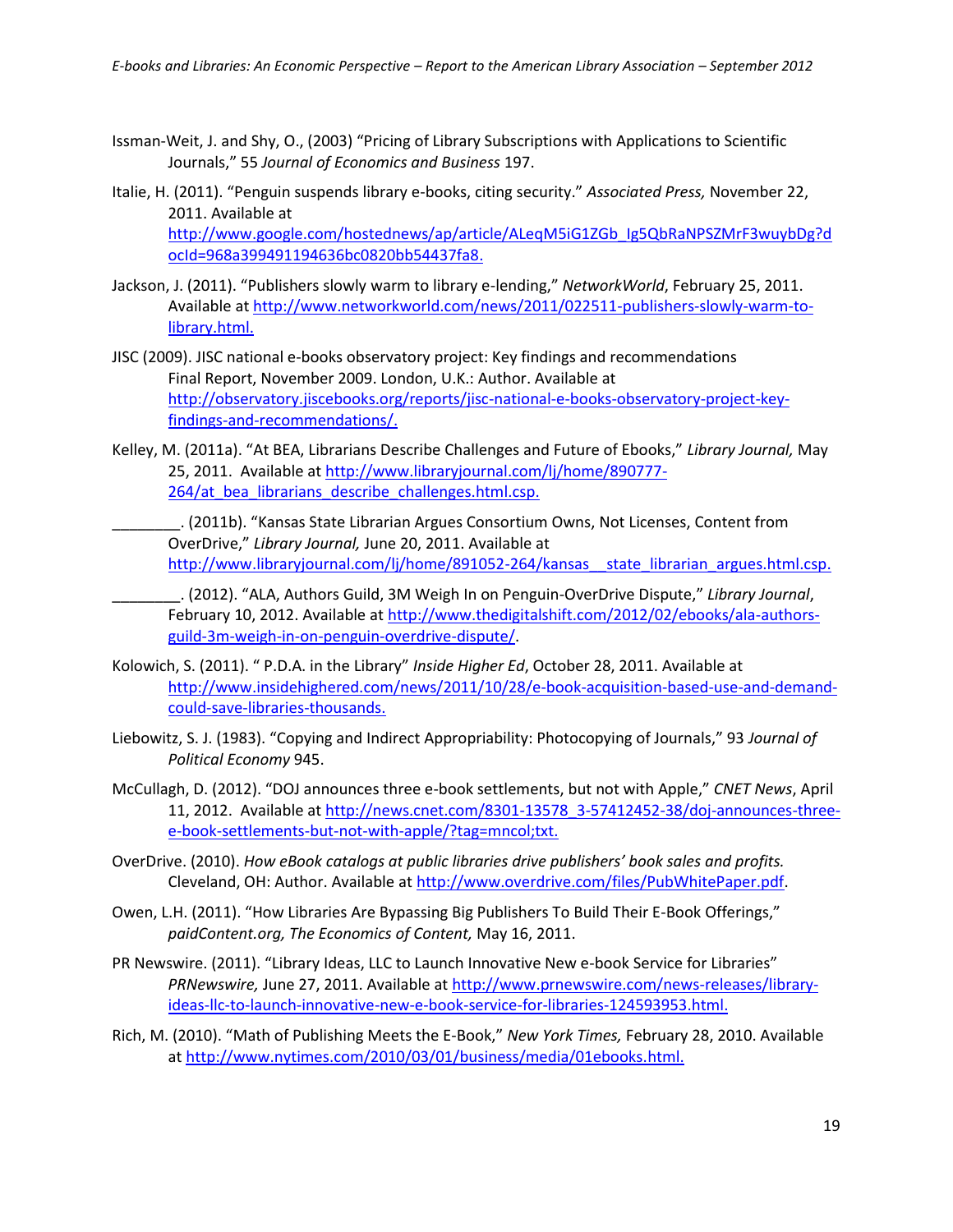- Rosenblatt, J. (2011). "Apple, Publishers Sued Over Claims They Fixed Prices of Electronic Books," August 10, 2011. Available a[t http://www.bloomberg.com/news/2011-08-10/apple-publishers-sued](http://www.bloomberg.com/news/2011-08-10/apple-publishers-sued-over-claims-they-fixed-prices-of-electronic-books.html)[over-claims-they-fixed-prices-of-electronic-books.html.](http://www.bloomberg.com/news/2011-08-10/apple-publishers-sued-over-claims-they-fixed-prices-of-electronic-books.html)
- Shatzkin, M. (2010). "Apple's disruption of the ebook market has nothing to do with the tablet," *The Shatzkin Files, The Idea Logical Company*, January 19, 2010. Available at [http://www.idealog.com/blog/apples-disruption-of-the-ebook-market-has-nothing-to-do-with](http://www.idealog.com/blog/apples-disruption-of-the-ebook-market-has-nothing-to-do-with-the-tablet)[the-tablet.](http://www.idealog.com/blog/apples-disruption-of-the-ebook-market-has-nothing-to-do-with-the-tablet)
- Smith, K. (2005). *Summary of "Library as Place: Rethinking Roles, Rethinking Space."* Washington D.C.: Council on Library and Information Resources. Available at [http://www.clir.org/pubs/execsum/sum129.html.](http://www.clir.org/pubs/execsum/sum129.html)
- Streitfeld, D. (2011). "Amazon Signs Up Authors, Writing Publishers Out of Deal," *The New York Times,*  October 16, 2011. Available at http://www.nytimes.com/2011/10/17/technology/amazonrewrites-the-rules-of-book-publishing.html?pagewanted=1&\_r=1.
- U.S. Department of Justice, Antitrust Division *United States v. Apple, Inc., et al*., April 11, 2012. Available a[t http://www.justice.gov/atr/cases/applebooks.html.](http://www.justice.gov/atr/cases/applebooks.html)
- U.S. Department of Justice. *Justice News* "Justice Department Reaches Settlement with Three of the Largest Book Publishers and Continues to Litigate Against Apple Inc. and Two Other Publishers to Restore Price Competition and Reduce E-book Prices," April 11, 2012, Available at [http://www.justice.gov/opa/pr/2012/April/12-at-457.html.](http://www.justice.gov/opa/pr/2012/April/12-at-457.html)
- Watters, A. (2010). "Will Your Local Library Lend E-Books? (Or Can They?)," *ReadWriteWeb,* November 10, 2010. Available at [http://www.readwriteweb.com/archives/will\\_your\\_local\\_library\\_lend\\_e](http://www.readwriteweb.com/archives/will_your_local_library_lend_e-books_or_can_they.php)books or can they.php.
- \_\_\_\_\_\_\_\_\_. (2011). "Librarians React to Amazon's New Lending Library: More Questions Than Celebrations," *ReadWriteWeb*, April 21, 2011. Available at [http://www.readwriteweb.com/archives/librarians\\_react\\_to\\_amazons\\_new\\_lending\\_library\\_m](http://www.readwriteweb.com/archives/librarians_react_to_amazons_new_lending_library_mo.php) [o.php.](http://www.readwriteweb.com/archives/librarians_react_to_amazons_new_lending_library_mo.php)
- Weinman, S. (2010). "Enhanced E-Books: A Boon for Readers, a Headache for Agents," *Daily Finance*, March 16, 2010. Available at [http://www.dailyfinance.com/2010/03/16/enhanced-e-books-a](http://www.dailyfinance.com/2010/03/16/enhanced-e-books-a-boon-for-readers-a-headache-for-agents/)[boon-for-readers-a-headache-for-agents/.](http://www.dailyfinance.com/2010/03/16/enhanced-e-books-a-boon-for-readers-a-headache-for-agents/)
- Wischenbart, R. (2011). *The Global eBook Market: Current Conditions & Future Projections.* Sebastopol, CA: O'Reilly Media, Inc.
- Woo, S. (2011). "E-Book Lending Takes Off," *Wall Street Journal*, March 11, 2011. Available at [http://online.wsj.com/article/SB10001424052748703726904576192923709743108.html.](http://online.wsj.com/article/SB10001424052748703726904576192923709743108.html)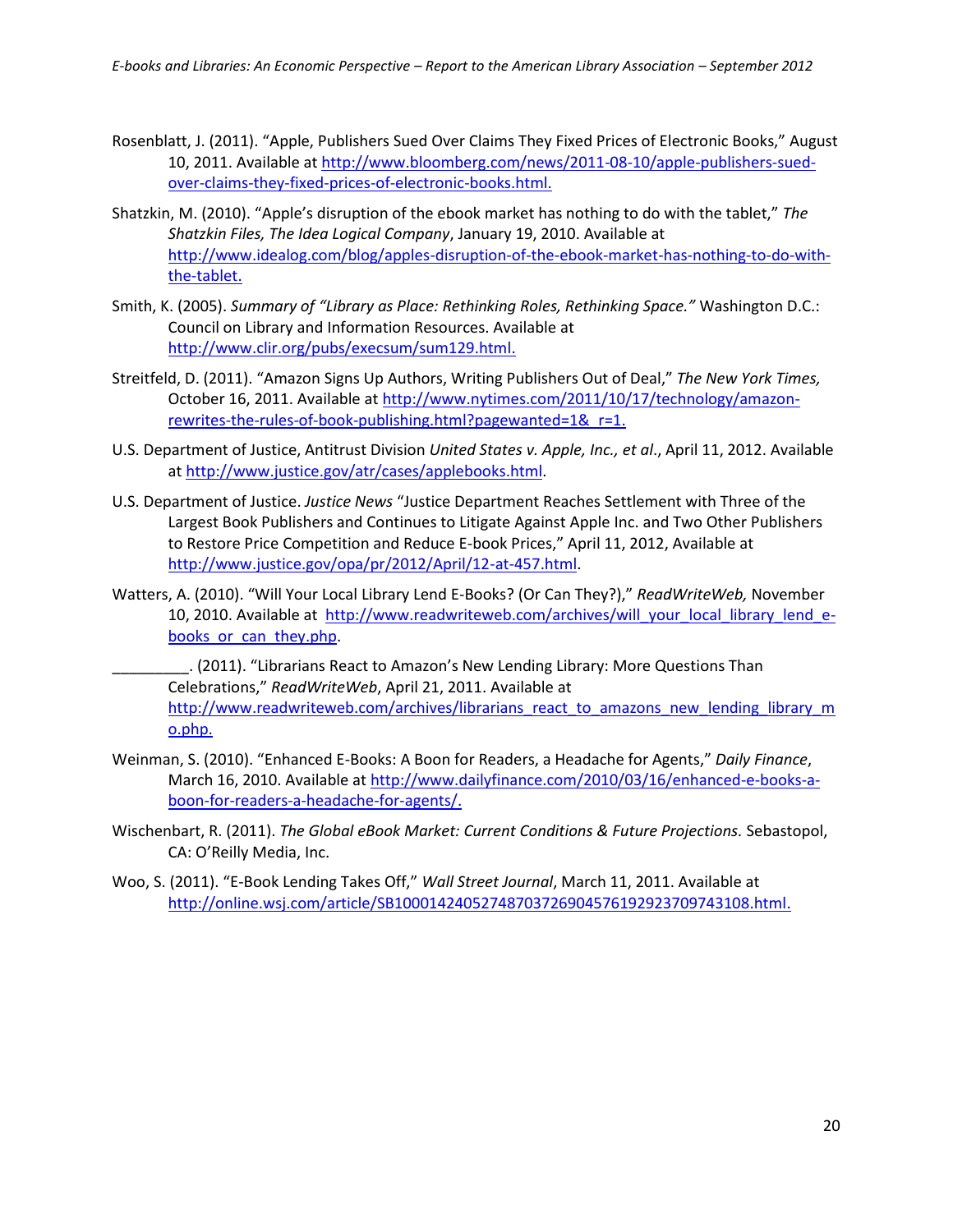## **ABOUT THE AUTHORS**

**Stanley M. Besen** has published widely on telecommunications economics and policy, intellectual property, and the economics of standards and has consulted to many companies in the telecommunications and information industries. He previously served as a Brookings Economic Policy fellow, Office of Telecommunications Policy, Executive Office of the President (1971-72); Co-director, Network Inquiry Special Staff, Federal Communications Commission (1978-80); Coeditor, *RAND Journal of Economics* (1985-88); Senior Economist, RAND Corporation (1980-92); a Member of the Editorial Board, *Information Economics and Policy* (1992-2004); and Vice President, Charles River Associates, (1992-2008). He was a member of the Office of Technology Assessment Advisory Panel on Intellectual Property Rights in an Age of Electronics and Information (1984-85); a member of The National Academies, Computer Science and Telecommunications Board of the Division on Engineering and Physical Sciences, Committee on Internet Navigation and the Domain Name System (2001-2004); and a member of the National Research Council Board on Earth Sciences and Resources, Division on Earth and Life Studies, Committee on Licensing Geographic Data and Services (2002-04). He currently serves as a member of the Editorial Board of *Economics of Innovation and New Technology.* Dr. Besen has taught at Rice University (1965-1980) where he was the Allyn R. and Gladys M. Cline Professor of Economics and Finance (1979-80), Columbia University (1988-89) where he was the Visiting Henley Professor of Law and Business, and the Georgetown University Law Center (1990-91) where he was Visiting Professor of Law and Economics. He holds a Ph.D. in Economics from Yale University (1964).

**Sheila Nataraj Kirby** is currently a Senior Fellow at NORC at the University of Chicago where, as a member of the senior management team, she consults on strategic planning and new research opportunities. She holds a joint appointment as a Senior Scholar at the Council of Graduate Schools, Washington DC, where she is leading a study on completion and attrition in master's degree programs and has co-authored several monographs on doctoral completion and attrition. She was previously a Senior Economist, RAND Corporation (1977-2010), where she served as the Associate and Acting Director of the RAND Washington office and the Associate Director for Quality Assurance for RAND Education. Her primary research areas are the economics of education, intellectual property, and military manpower. Most recently, she led a Congressionally-mandated study of diversity and representation among military service academy entrants and graduates that was briefed to Congress in June 2010. She has published extensively in the areas of education, intellectual property, and military manpower and is the author and co-author of several RAND monographs, Congressional newsletters, research briefs, and journal articles on these subjects. Dr. Kirby has been an Adjunct Professor of Economics and Public Policy at The George Washington University, where she taught graduate classes for the last 25 years. She holds a Ph.D. in Economics from The George Washington University (1983) and an M.A. in Economics from the University of Michigan (1970).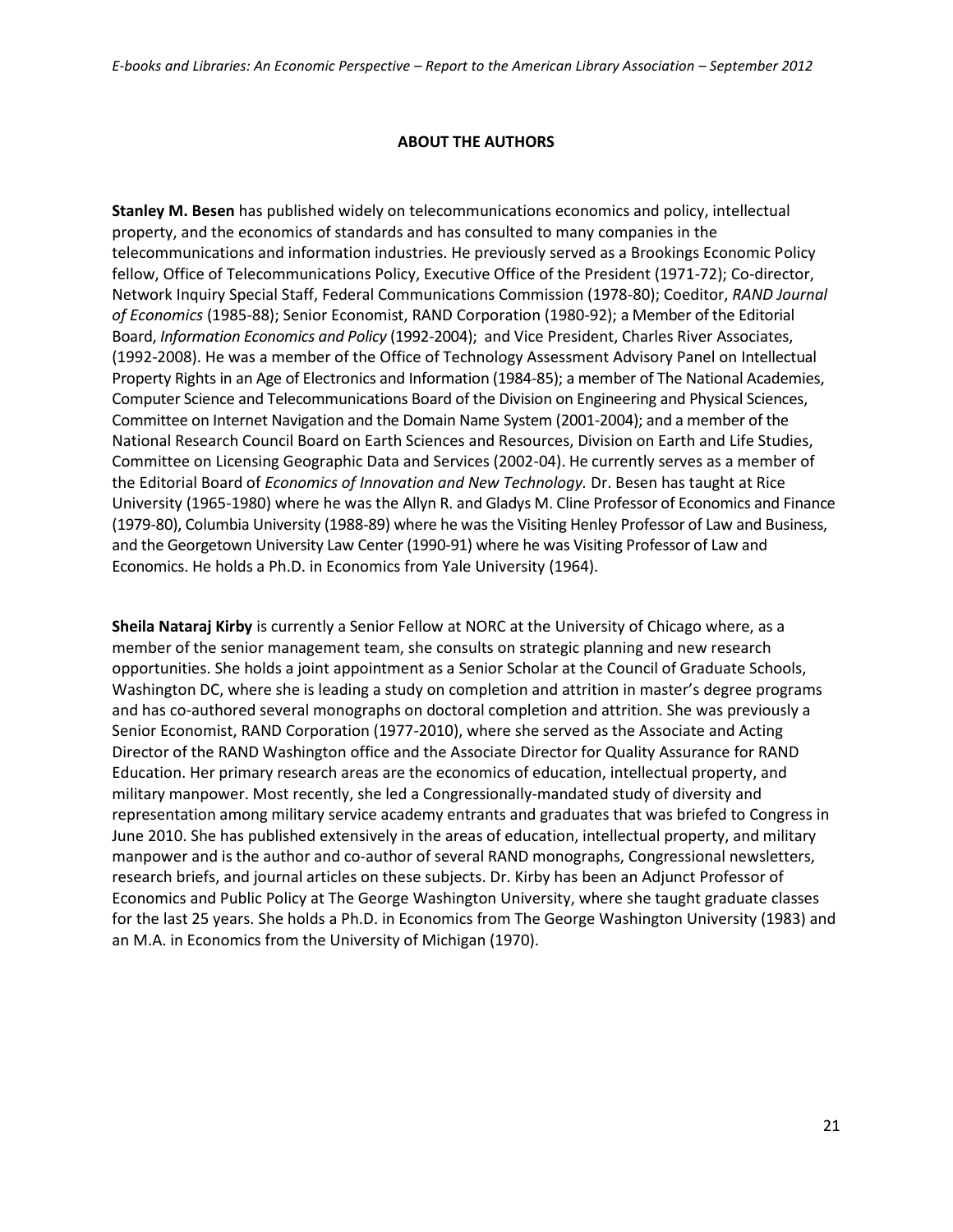#### **APPENDIX A. DERIVATION OF A LIBRARY'S WILLINGNESS TO PAY FOR A BOOK**

In order to analyze how the existence of e-books can change the relationships among libraries, their patrons, and publishers, we begin by considering a world in which there are only print books and that there are no restriction on the number of times that a library can lend a book or on the time period over which loans can be made. $43$ 

Figure A. 1 arrays potential borrowers at a given library according to the value that they place on a particular book. Thus, the first potential borrower values the book at OA and the second consumer at something less than OA and so on. Patrons place different values on having access to a given book but they also face costs (time and travel costs primarily) of \$C in going to the library to borrow and returning the book (given by the height OC in the figure). The maximum price that a given library is willing to pay for a book is assumed to be equal to the area between the reader valuation curve and the marginal cost of borrowing. At various points, we refer to this maximum price as the "surplus" that the library's patrons receive if the library purchases the book or, alternatively, the library's "willingness to pay."

As shown in the figure, the patron that places the highest value on the book obtains a surplus of (OA – OC) or AC. Note that, because library patrons are arrayed according to the values that they place on the book and are assumed to face the same borrowing costs, the surplus obtained other patrons is smaller. Indeed, after  $Q^*$ , the "surplus" becomes negative because the value that these patrons place on the book is less than the "cost" of borrowing the book. The total surplus, or maximum willingness to pay, of the library is thus equal to the area ACD.



**Figure A.1. Willingness to Pay and Borrowing Cost for Library Patrons: Print Book**

 $43$  Armstrong and Lonsdale (2011: XXV) refer to this as "perpetual access."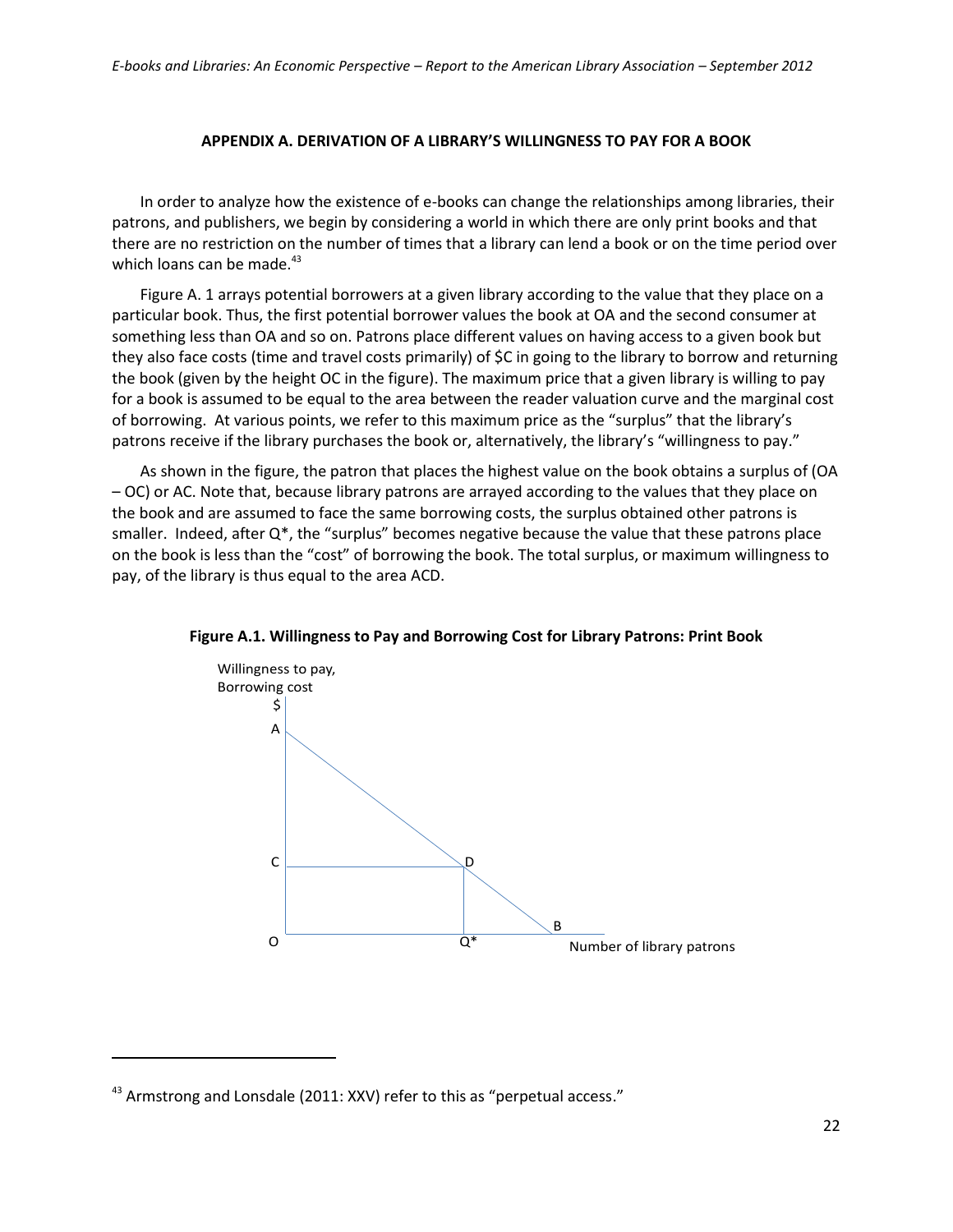To illustrate how the "surplus" of a given library, and thus its maximum willingness to pay for a copy of a book, can be calculated, assume that the value that each of five potential borrowers places on the book is as shown in Table A.1. In this example, the first patron places a value of \$10, the second \$9, and so on. Assume, further, that each patron incurs a cost of \$7 in order to borrow the book. In this case, the "surplus" or maximum willingness to pay of the library is  $$6 = ((10-7) + (9-7) + (8-7))$ . If the library purchases the book, which it will if the price of the book is equal to or less than \$6, patrons A, B, C, and (perhaps) D will borrow the book. Patrons E and F will not borrow the book even if the library purchases it because the value that they place on the book is less than their borrowing cost.

| Patron | Value | <b>Borrowing cost</b> | <b>Surplus</b> |
|--------|-------|-----------------------|----------------|
| Α      | \$10  | \$7                   | \$3            |
| B      | \$9   | \$7                   | \$2            |
|        | \$8   | \$7                   | \$1            |
| D      | \$7   | \$7                   | \$0            |
| F      | \$6   | \$7                   |                |
|        | \$5   | ን                     |                |

**Table A.1. Derivation of Library Surplus: An Illustration**

Other libraries will calculate their surplus in the same way. Thus, one library may be willing to pay \$10, a second \$9, and so on. If the price of the book is set at \$7, this particular library will not purchase the book despite the fact that the total valuation placed on the book by its patrons exceeds the cost of borrowing incurred by these patrons, i.e. that the total surplus is positive, because the surplus, the library's maximum willingness to pay, is less than the price of a copy. Moreover, even when a library purchases a copy, only readers whose valuation exceeds their borrowing costs will borrow it. Finally, some libraries will purchase multiple copies of a book in order to permit more than one user to access it at the same time if the value placed on it by their patrons is especially high.

To illustrate how the replacement of a print book by an e-book affects the surplus, of a given library, suppose that the borrowing cost of an e-book is \$6, instead of \$7, the borrowing cost of a print book that was assumed in the previous example and the value that borrowers place on the book is unchanged. As a result, the surplus of this library is now  $$10 = ((10-6) + (9-6) + (8-6) + (7-6))$ . If the library purchases the e-book, patrons A, B, C, D, and (perhaps) E will borrow the book but patron F will not.<sup>44</sup>

Figure A.2 illustrates how the effect of the lower costs that are incurred by library patrons when they borrow an e-book than when they borrow a print book affects the library's surplus, and thus its willingness pay of a library. We assume that borrowing cost declines from C to C', so that the total surplus is now AC'F, which is greater than ACD. Moreover, the number of borrowers increases from  $Q^*$ 

<sup>&</sup>lt;sup>44</sup> If the value that patrons place on the e-book exceeds that of a comparable print book because of greater convenience of use, e.g., the fact that it is more easily transported, the valuation curve would shift upward, further increasing the library's willingness to pay.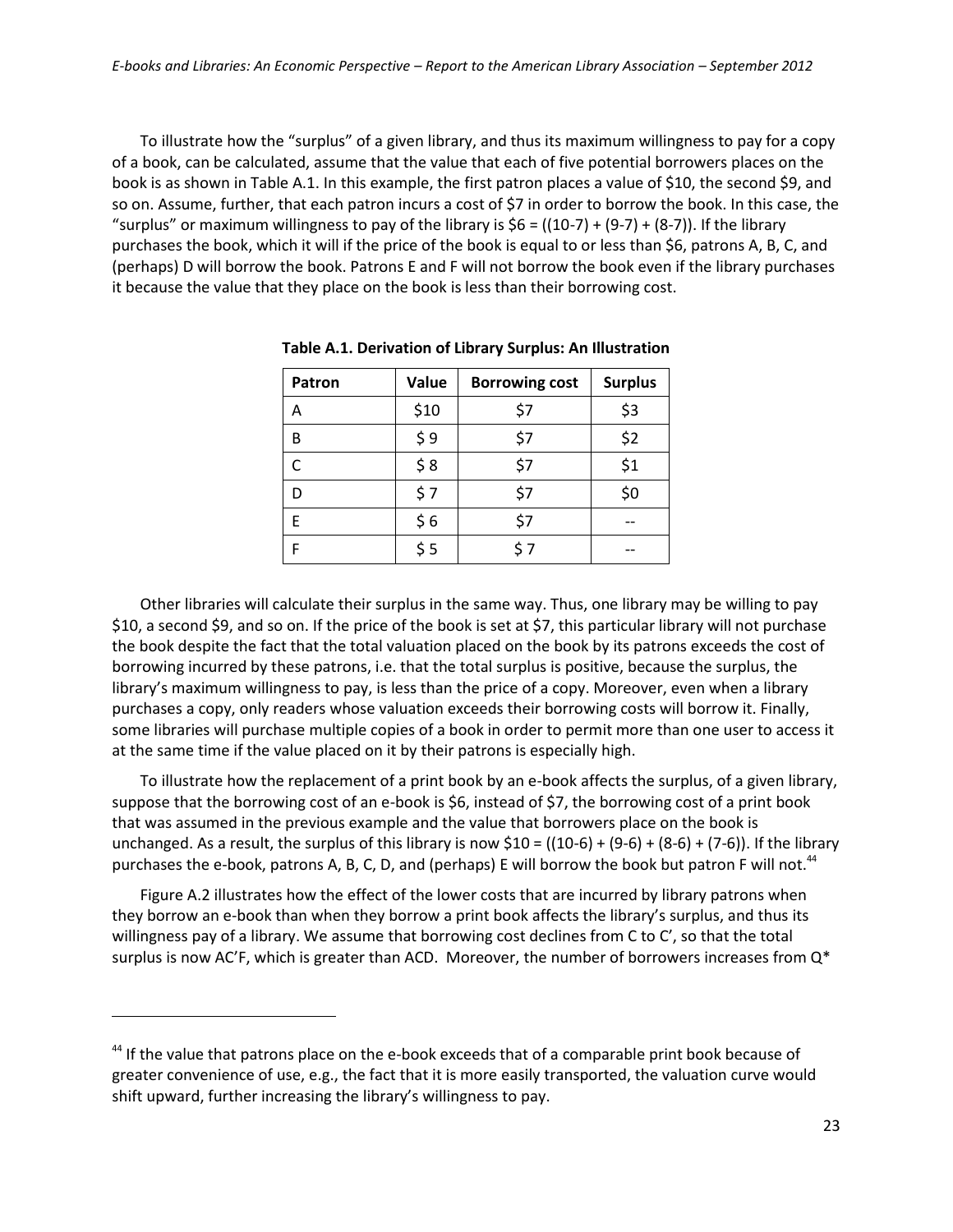to Q\*' because there are a larger number of library patrons who value the book at more than their cost of borrowing.



**Figure A.2. Willingness to Pay and Borrowing Cost for Library Patrons: Print vs. E-book**

Finally, we consider the effect of introducing enhancements to e-books. This shifts the consumer valuation curve upward, as illustrated in Figure A.3, from AB to MN. If the cost of borrowing remains at C', this further increases the library's willingness to pay, to MC'J, and further increases the number of borrowers, to  $Q^*$ . <sup>45</sup>

<sup>&</sup>lt;sup>45</sup> Algenio and Thompson-Young (2005: 119) note that "publishers could increase the price because of value-added features – e.g., XML markup for full-text searching capabilities."